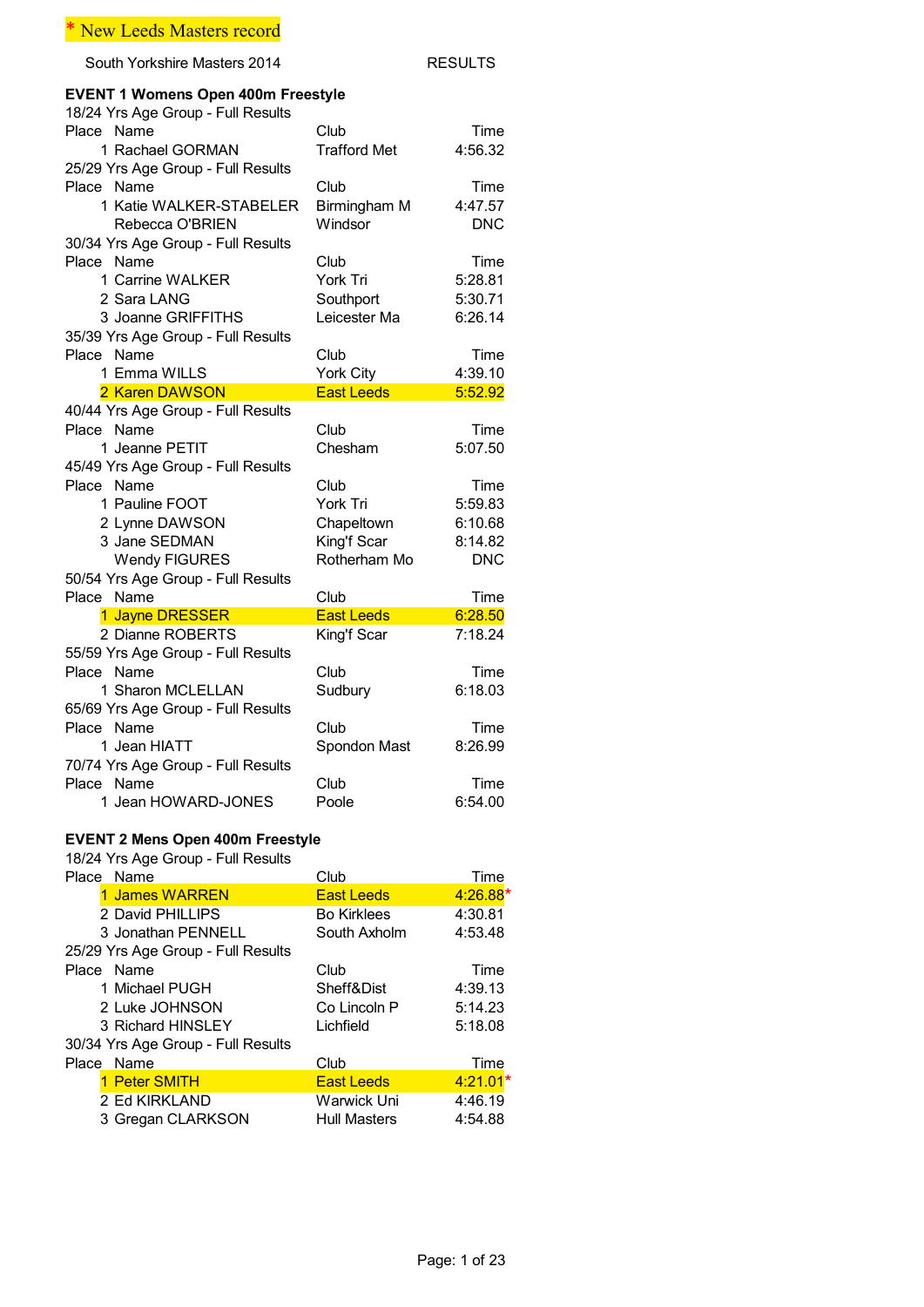# **EVENT 2 Mens Open 400m Freestyle continued...**

| EVEN I 2 Mens Open 400m Freestyle continued<br>35/39 Yrs Age Group - Full Results |                            |                       |
|-----------------------------------------------------------------------------------|----------------------------|-----------------------|
| Place<br>Name                                                                     | Club                       | Time                  |
| 1 Ian CAMERON                                                                     | Basingstoke                | 4:33.99               |
| 2 Alistair RAINSBURY                                                              | Stockport Mo               | 5:24.28               |
| <b>Ben HARKIN</b>                                                                 | Chesterfield               | <b>DNC</b>            |
| 40/44 Yrs Age Group - Full Results                                                |                            |                       |
| Name<br>Place                                                                     | Club                       | Time                  |
| 1 Kyran PARKER                                                                    | <b>East Leeds</b>          | 4:29.49               |
| 2 Paul FRITH                                                                      | <b>Warr'ton Dol</b>        | 4:30.00               |
| 3 Mike FURBY                                                                      | <b>East Leeds</b>          | 5:32.91               |
| lan ANDERSON                                                                      | York Tri                   | <b>DNC</b>            |
| 45/49 Yrs Age Group - Full Results                                                |                            |                       |
| Place<br>Name                                                                     | Club                       | Time                  |
| 1 Phillip MOULSON                                                                 | East Anglian               | 4:47.32               |
| 2 Andy JOHNSON                                                                    | Co Lincoln P               | 4:58.51               |
| 3 Richard STOCK                                                                   | Leic Peng                  | 4:59.35               |
| 4 Guy WILLARD                                                                     | <b>East Leeds</b>          | 5:32.51               |
| <b>Stuart HOYLE</b>                                                               | East Leeds                 | <b>DNC</b>            |
| 50/54 Yrs Age Group - Full Results                                                |                            |                       |
| Place<br>Name                                                                     | Club                       | Time                  |
| 1 Nicholas PARKES                                                                 | Middlesboro                | 4:40.42               |
| 2 Mark JONES                                                                      | Everton                    | 4:53.22               |
| 3 Stephen ALLEN                                                                   | <b>Hull Masters</b>        | 5:13.90               |
| 4 Patrick ALLEN                                                                   | Guildford Ct               | 5:18.32               |
| 5 Brenton MAYMAN                                                                  | Pocklington                | 5:40.27               |
| 55/59 Yrs Age Group - Full Results                                                |                            |                       |
| Place<br>Name                                                                     | Club                       | Time                  |
| 1 Martin WAGNER                                                                   | Sheff&Dist                 | 5:33.99               |
| Sergey LAPSHENKOV                                                                 | <b>RussiaStars</b>         | <b>DNC</b>            |
| <b>Steve GREENFIELD</b>                                                           | Basingstoke                | <b>DNC</b>            |
| 60/64 Yrs Age Group - Full Results<br>Place<br>Name                               | Club                       |                       |
| 1 Brian TAYLOR                                                                    | Adwick                     | Time<br>6:14.97       |
| 2 Chris THORP                                                                     | Co Derby                   | 7:05.29               |
| 65/69 Yrs Age Group - Full Results                                                |                            |                       |
| Place<br>Name                                                                     | Club                       | Time                  |
| 1 Stuart MCLELLAN                                                                 | Sudbury                    | 5:47.41               |
| 2 Colin GERRARD                                                                   | RichmondDale               | 5:57.66               |
| 3 Terry MANSI                                                                     | Sudbury                    | 6:11.64               |
| 4 Danny ROBERTS                                                                   | Co Sheffield               | 6:18.93               |
| Yaroslav NOVITSKIY                                                                | <b>RussiaStars</b>         | <b>DNC</b>            |
|                                                                                   |                            |                       |
| <b>EVENT 3 Womens Open 50m Backstroke</b>                                         |                            |                       |
| 18/24 Yrs Age Group - Full Results                                                |                            |                       |
| Place<br>Name                                                                     | Club                       | Time                  |
| 1 Claudine WIVELL                                                                 | <b>Thirsk WH</b>           | 36.16                 |
| 2 Ruth BROWN                                                                      | Rotherham Mo               | 38.36                 |
| 3 Katie PURCELL                                                                   | <b>East Leeds</b>          | 39.78                 |
| Anastasiya NOVIKOVA                                                               | <b>RussiaStars</b>         | <b>DNC</b>            |
| 25/29 Yrs Age Group - Full Results                                                |                            |                       |
| Name<br>Place                                                                     | Club                       | Time                  |
| 1 Lucy RODWELL                                                                    | Sheffield C                | 33.76                 |
| 2 Vanessa GRAYSON                                                                 | Chapeltown                 | 34.32                 |
| 3 Hannah SPRADBERY                                                                | <b>Hull Masters</b>        | 36.69                 |
| 4 Michele JENKS                                                                   | York City                  | 38.28                 |
| 5 Emma CARROLL                                                                    | Macclesf'ldM               | 38.98                 |
| 6 Samantha BRAIN                                                                  | <b>Bo Barnsley</b>         | 42.30                 |
| 7 Anna BINNS                                                                      | Birmingham M<br>East Leeds | 1:08.98<br><b>DNC</b> |
| <b>Sharon MCLEAN</b><br>Sarah CLARK                                               | <b>Hull Masters</b>        | <b>DNC</b>            |
| Caroline CHARPENTIER                                                              | <b>Camden Swiss</b>        | <b>DNC</b>            |
|                                                                                   |                            |                       |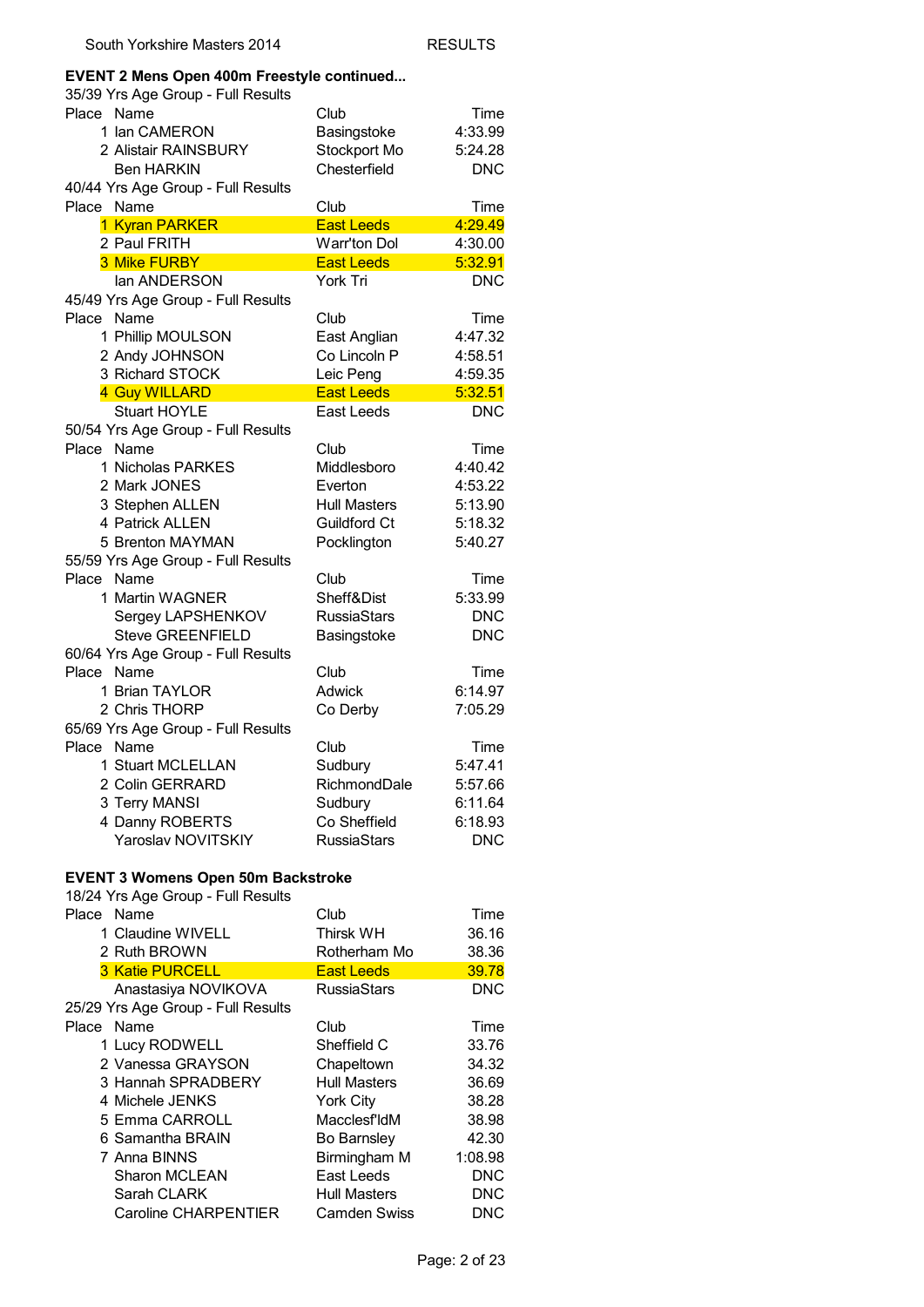| 30/34 Yrs Age Group - Full Results      |                      |                |
|-----------------------------------------|----------------------|----------------|
| Place Name                              | Club                 | Time           |
| 1 Catherine MARKWELL                    | <b>UEA Norwich</b>   | 34.07          |
| 2 Sara LANG                             | Southport            | 35.85          |
| 3 Fiona SADLER                          | Macclesf'ldM         | 37.50          |
| Joanne GRIFFITHS                        | Leicester Ma         | <b>DNC</b>     |
| Emma OLIVER                             | Basingstoke          | <b>DNC</b>     |
| 35/39 Yrs Age Group - Full Results      |                      |                |
| Place Name                              | Club                 | Time           |
| Carly ATKINSON                          | King'f Scar          | <b>DNC</b>     |
| Louise MCKEE                            | Knottingley          | <b>DNC</b>     |
| 40/44 Yrs Age Group - Full Results      |                      |                |
| Place Name                              | Club                 | Time           |
| 1 Melanie CHAPMAN                       | East Anglian         | 35.35          |
| 2 Sue HARRIS                            | <b>Ilkley</b>        | 40.71          |
|                                         |                      |                |
| 3 Sarah FORSYTH                         | King'f Scar          | 54.81          |
| 45/49 Yrs Age Group - Full Results      |                      |                |
| Place Name                              | Club                 | Time           |
| 1 Joanne BROOK                          | <b>Bo Kirklees</b>   | 40.32          |
| 2 Tracy MEYERHOFF                       | <b>Hull Masters</b>  | 51.62          |
| 50/54 Yrs Age Group - Full Results      |                      |                |
| Place Name                              | Club                 | Time           |
| 1 Julie HOYLE                           | <b>East Leeds</b>    | 33.44          |
| 2 Carolyn IRVINE                        | <b>Bo Kirklees</b>   | 38.13          |
| Sue ARROWSMITH                          | NottmLeander         | <b>DNC</b>     |
| 55/59 Yrs Age Group - Full Results      |                      |                |
| Place Name                              | Club                 | Time           |
| 1 Suzanne CLARKSON                      | <b>Hull Masters</b>  | 1:08.01        |
| 60/64 Yrs Age Group - Full Results      |                      |                |
|                                         | Club                 | Time           |
|                                         |                      |                |
| Place Name                              |                      |                |
| 1 Wendy OFFORD                          | <b>Bo Kirklees</b>   | 41.66          |
| 65/69 Yrs Age Group - Full Results      |                      |                |
| Place Name                              | Club                 | Time           |
| 1 Lesley CLIFF                          | NottmLeander         | 59.45          |
| 2 Jean HIATT                            | Spondon Mast         | 1:07.61        |
|                                         |                      |                |
| <b>EVENT 4 Mens Open 50m Backstroke</b> |                      |                |
| 18/24 Yrs Age Group - Full Results      |                      |                |
| Place Name                              | Club                 | Time           |
| 1 George MORREAL                        | Stalybridge          | 29.05          |
| 2 Joe KEELEY                            | <b>Hull Masters</b>  | 30.67          |
| 25/29 Yrs Age Group - Full Results      |                      |                |
| Place Name                              | Club                 | Time           |
| 1 Ian HANSFORD                          | Gainsborough         | 37.68          |
| 30/34 Yrs Age Group - Full Results      |                      |                |
| Place Name                              | Club                 | Time           |
| 1 Chris AUST                            | Co Oxford            | 28.84          |
| 2 Ben MATTINSON                         | Macclesf'ldM         | 30.98          |
|                                         | Sheff&Dist           |                |
| 3 Ollie NOVELL                          |                      | 34.04          |
| 4 Mohamed ELNAGGAR                      | <b>Bo Kirklees</b>   | 41.91          |
| <b>Philip PRATT</b>                     | <b>East Leeds</b>    | <b>DNF</b>     |
| 35/39 Yrs Age Group - Full Results      |                      |                |
| Place Name                              | Club                 | Time           |
| 1 Simon KERRIGAN                        | Co Sheffield         | 30.60          |
| 2 Andrew OLD                            | Bebington            | 38.40          |
| 3 Michael CARSE                         | <b>Barnet Copt</b>   | 41.25          |
| 40/44 Yrs Age Group - Full Results      |                      |                |
| Place Name                              | Club                 | Time           |
| 1 Chris ROLLE<br>2 Alan CHEETHAM        | Etwall<br>Sheff&Dist | 32.52<br>45.80 |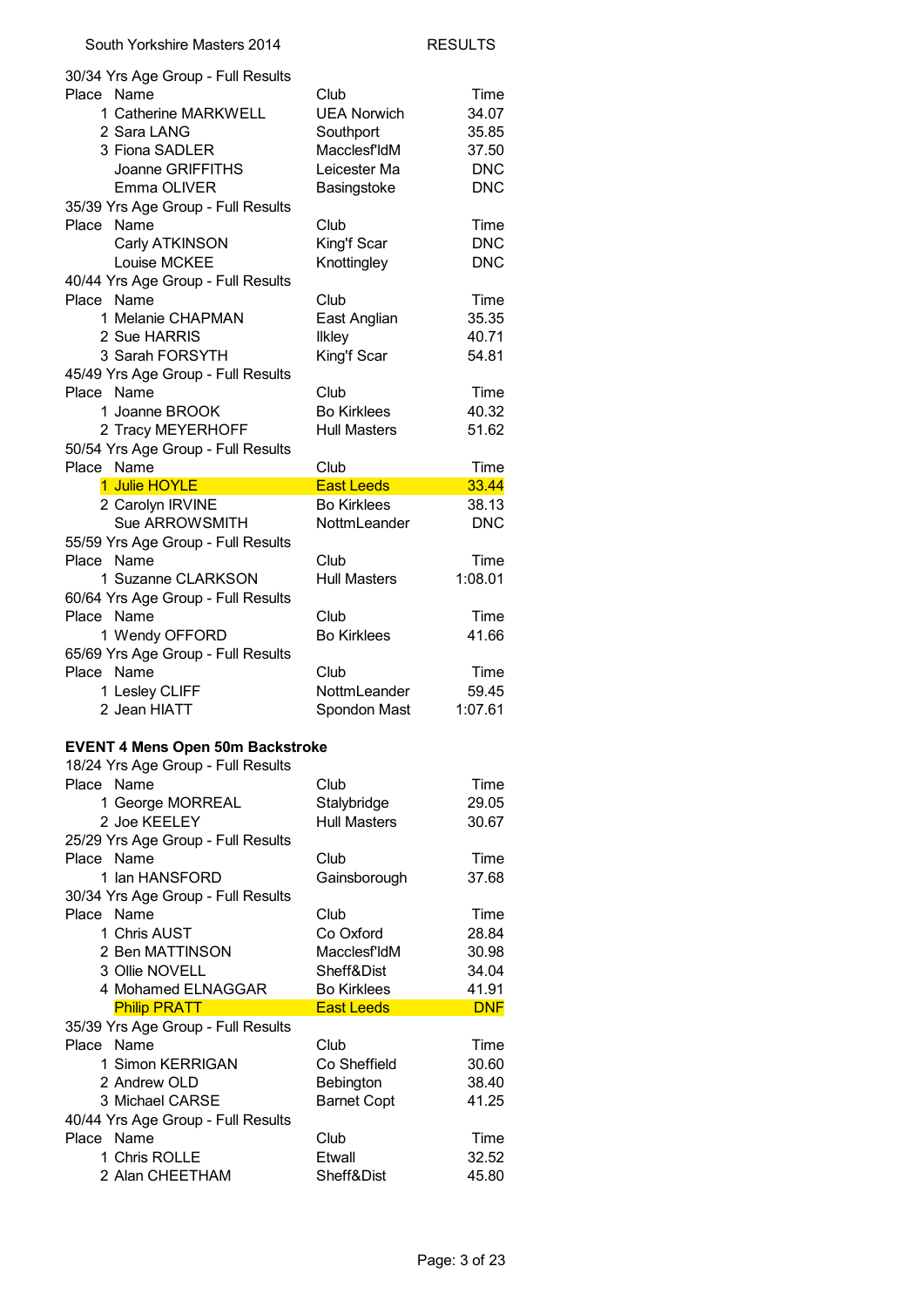#### **EVENT 4 Mens Open 50m Backstroke continued...**

| 45/49 Yrs Age Group - Full Results   |                     |            |
|--------------------------------------|---------------------|------------|
| Place Name                           | Club                | Time       |
| 1 Gary WRIGHT                        | Bromsgrove          | 32.34      |
| 2 Matthew GOMEZ                      | Co Oxford           | 32.79      |
| 3 Richard WHITTY                     | King'f Scar         | 40.77      |
| 4 Clive SMITH                        | Etwall              | 41.94      |
| Adam KORN                            | East Anglian        | <b>DNC</b> |
| 50/54 Yrs Age Group - Full Results   |                     |            |
| Place Name                           | Club                | Time       |
| 1 Russ MASON                         | Warr'ton Dol        | 32.42      |
| 2 Stephen BOTTOMLEY                  | <b>Bo Kirklees</b>  | 34.65      |
| 3 Mark JONES                         | Everton             | 37.87      |
| 4 David LEWIS                        | Melton M'bry        | 38.61      |
| 5 Brian ARMSTRONG                    | Gloucester M        | 39.97      |
| <b>Glenn PROFFITT</b>                | Saltburn Mar        | <b>DNC</b> |
| 65/69 Yrs Age Group - Full Results   |                     |            |
| Place Name                           | Club                | Time       |
| 1 Derek BOOTH                        | Halton              | 40.54      |
| 2 Danny ROBERTS                      | Co Sheffield        | 46.49      |
| 3 Keith ROTHWELL                     | <b>Arfon Mast</b>   | 48.64      |
| 4 Colin GERRARD                      | RichmondDale        | 52.82      |
| 70/74 Yrs Age Group - Full Results   |                     |            |
| Place Name                           | Club                | Time       |
| 1 Carl BUTLER                        | RichmondDale        | 45.80      |
| 75 Yrs/Over Age Group - Full Results |                     |            |
| Place Name                           | Club                | Time       |
| 1 Colin SAGE                         | <b>Hull Masters</b> | 52.46      |

#### **EVENT 5 Womens Open 100m Butterfly**

| Place Name                         | Club <sub></sub>    | Time       |
|------------------------------------|---------------------|------------|
| 1 Kristy DAVIS                     | <b>East Leeds</b>   | $1:11.50*$ |
| Hannah PARKFR                      | Basingstoke         | <b>DNC</b> |
| 25/29 Yrs Age Group - Full Results |                     |            |
| Place Name                         | Club                | Time       |
| 1 Emma ROSS                        | <b>East Leeds</b>   | $1:09.99*$ |
| 2 Katie WALKER-STABELER            | Birmingham M        | 1:11.58    |
| 3 Sarah CLARKE                     | Sudbury             | 1:37.87    |
| Rebecca O'BRIEN                    | Windsor             | <b>DNC</b> |
| Sara MAGRATH                       | Camden Swiss        | <b>DNC</b> |
| Anna BINNS                         | Birmingham M        | DQ SA 3L   |
| 40/44 Yrs Age Group - Full Results |                     |            |
| Place Name                         | Club                | Time       |
| 1 Philippa RICKARD                 | <b>East Leeds</b>   | 1:09.05    |
| 45/49 Yrs Age Group - Full Results |                     |            |
| Place Name                         | Club                | Time       |
| 1 Allie PRICE                      | <b>Cardiff Mast</b> | 1:14.07    |
| 2 Nicky OWEN                       | Co Derby            | 1:26.52    |
| 3 Dianne FOSTER                    | <b>East Leeds</b>   | $1:27.70*$ |
| <b>Wendy FIGURES</b>               | Rotherham Mo        | <b>DNC</b> |
| 50/54 Yrs Age Group - Full Results |                     |            |
| Place Name                         | Club                | Time       |
| 1 Jane MUGGLETON                   | Sheffield C         | 1:54.39    |
| 2 Jeannette RICHARDS               | King'f Scar         | 2:09.21    |
| 55/59 Yrs Age Group - Full Results |                     |            |
| Name<br>Place                      | Club                | Time       |
| <b>Christine GILLARD</b>           | Calv Bing           | <b>DNC</b> |
| 65/69 Yrs Age Group - Full Results |                     |            |
| Place Name                         | Club                | Time       |
| 1 Pat JACKSON                      | East Anglian        | 1:41.31    |
|                                    |                     |            |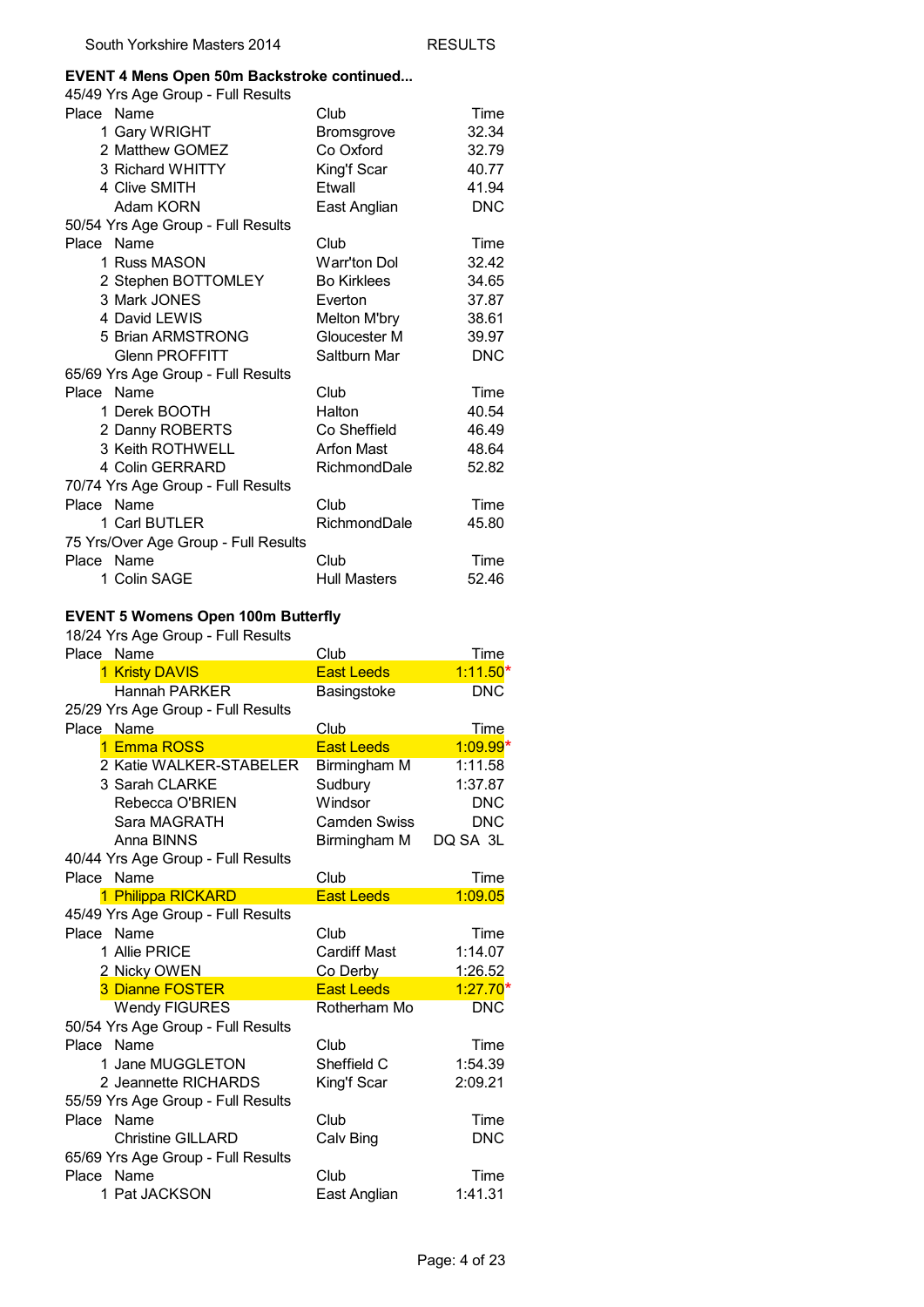| <b>EVENT 6 Mens Open 100m Butterfly</b>          |                                   |                 |
|--------------------------------------------------|-----------------------------------|-----------------|
| 18/24 Yrs Age Group - Full Results               |                                   |                 |
| Place Name                                       | Club                              | Time            |
| 1 George MORREAL                                 | Stalybridge                       | 1:04.24         |
| 25/29 Yrs Age Group - Full Results<br>Place Name | Club                              | Time            |
| 1 Josh SPENCER                                   | <b>East Leeds</b>                 | $58.11*$        |
| 30/34 Yrs Age Group - Full Results               |                                   |                 |
| Place Name                                       | Club                              | Time            |
| 1 Oliver ESPINASSE                               | Basingstoke                       | 59.79           |
| 2 Stephen BARTON                                 | Prescot                           | 1:09.54         |
| 35/39 Yrs Age Group - Full Results               |                                   |                 |
| Place Name                                       | Club                              | Time            |
| 1 David DENNY                                    | Co Oxford                         | 1:00.43         |
| 2 Graeme ATHERTON                                | Warr'ton Dol                      | 1:03.03         |
| 3 Matt LEACH                                     | Long Eaton                        | 1:05.28         |
| 4 Paul ELLIS                                     | <b>East Leeds</b>                 | 1:06.37         |
| 5 Michael CARSE                                  | <b>Barnet Copt</b>                | 1:21.04         |
| 45/49 Yrs Age Group - Full Results               |                                   |                 |
| Place Name                                       | Club                              | Time            |
| 1 Gary WRIGHT                                    | Bromsgrove                        | 1:08.55         |
| 2 Iain MARRIS                                    | Knottingley                       | 1:17.49         |
| 50/54 Yrs Age Group - Full Results               |                                   |                 |
| Place Name                                       | Club                              | Time            |
| 1 Mark JONES                                     | Everton                           | 1:21.25         |
| 55/59 Yrs Age Group - Full Results               |                                   |                 |
| Place Name                                       |                                   |                 |
|                                                  | Club<br>Etwall                    | Time<br>1:17.34 |
| 1 Martyn FINNEY<br><b>Steve GREENFIELD</b>       |                                   |                 |
|                                                  | Basingstoke<br><b>RussiaStars</b> | <b>DNC</b>      |
| Sergey LAPSHENKOV                                |                                   | <b>DNC</b>      |
| 65/69 Yrs Age Group - Full Results<br>Place Name |                                   |                 |
|                                                  | Club                              | Time            |
| 1 Derek BOOTH                                    | Halton                            | 1:29.24         |
| 2 Stuart MCLELLAN                                | Sudbury                           | 1:32.21         |
| 3 Keith ROTHWELL                                 | <b>Arfon Mast</b>                 | 1:37.78         |
| 4 Colin GERRARD                                  | RichmondDale                      | 1:45.13         |
| Yaroslav NOVITSKIY                               | <b>RussiaStars</b>                | <b>DNC</b>      |
| <b>Godfrey GREEN</b>                             | Co Lincoln P                      | DQ SA 2L        |
| 70/74 Yrs Age Group - Full Results               |                                   |                 |
| Place<br>Name                                    | Club                              | Time            |
| 1 Keith INGRAM                                   | Birmingham M                      | 1:33.22         |

#### **EVENT 8 Mens Open 100m Medley Team 72+**

| Place Name |                                           | Club                | Time    |
|------------|-------------------------------------------|---------------------|---------|
|            | 1 East Leeds SC                           | <b>East Leeds</b>   | 1:01.83 |
|            |                                           |                     |         |
|            | EVENT 9 Womens Open 100m Medley Team 120+ |                     |         |
| Place Name |                                           | Club                | Time    |
|            |                                           |                     |         |
|            | 1 Macclesfield Masters S                  | Macclesf'ldM        | 1:05.62 |
|            | 2 Hull Masters SC                         | <b>Hull Masters</b> | 1:09.43 |

# **EVENT 11 Womens Open 100m Medley Team 160+**

| Place Name               | Club                | Time    |
|--------------------------|---------------------|---------|
| 1 East Leeds SC          | <b>East Leeds</b>   | 57.76   |
| 2 Sheffield City SC      | Sheffield C         | 1:12.01 |
| 3 Hull Masters SC        | <b>Hull Masters</b> | 1:24.87 |
| 4 Kingfisher Scarborough | King'f Scar         | 1:28.17 |
|                          |                     |         |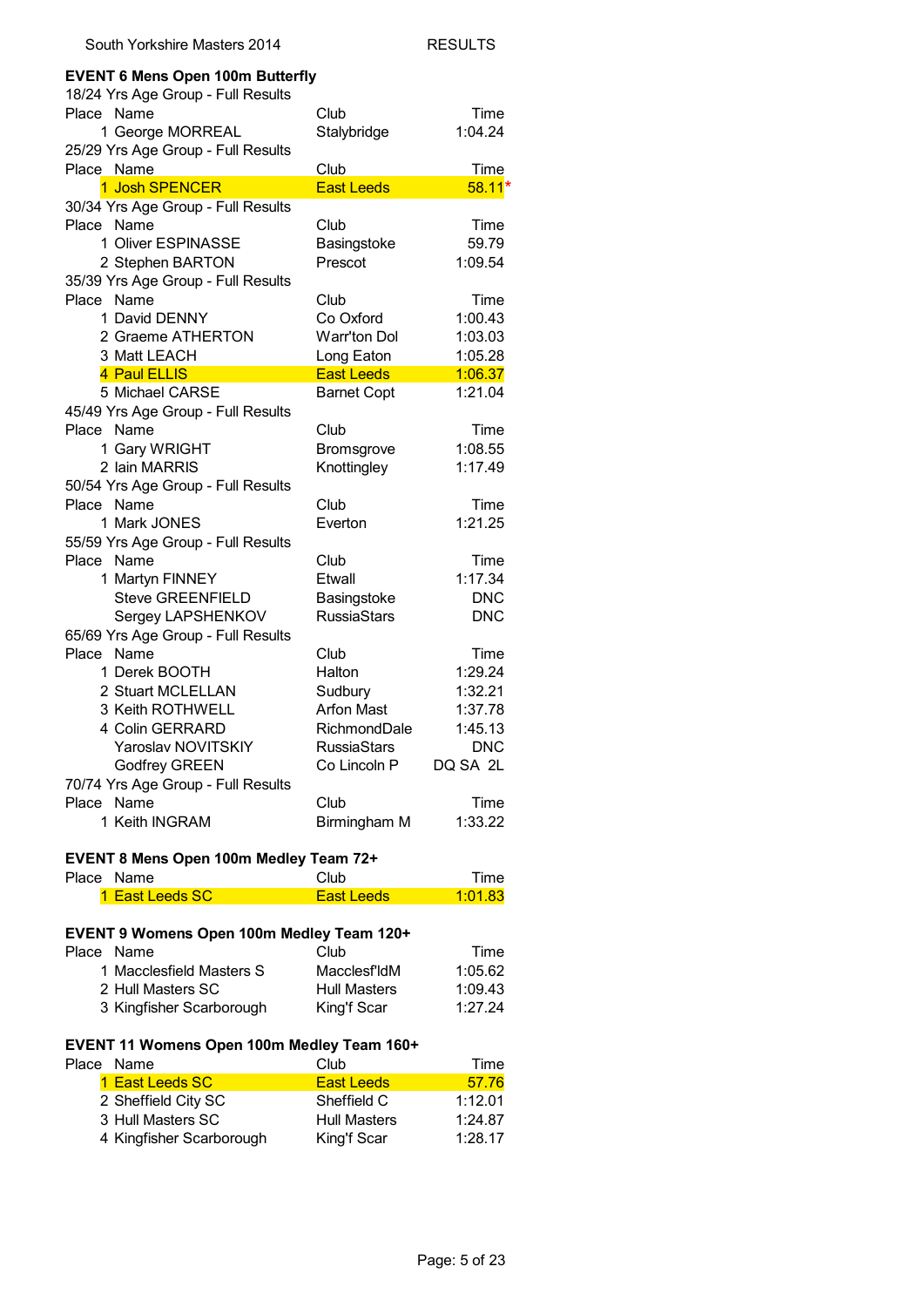| Place<br>Name<br>Club<br>Time<br>1 Basingstoke Bluefins S<br>Basingstoke<br>53.96<br>2 East Leeds SC<br><b>East Leeds</b><br>56.52<br>3 Hull Masters SC<br><b>Hull Masters</b><br>58.78<br>4 City of Linc Pentaqua<br>1:01.35<br>Co Lincoln P<br>5 South Axholme Sharks S<br>South Axholm<br>1:06.39<br>East Anglian Swallow T<br><b>DNC</b><br>East Anglian<br><b>EVENT 13 Womens Open 50m Breaststroke</b><br>18/24 Yrs Age Group - Full Results<br>Name<br>Club<br>Place<br>Time<br>1 Claudine WIVELL<br>39.31<br><b>Thirsk WH</b><br>2 Rachael GORMAN<br><b>Trafford Met</b><br>39.40<br><b>Hannah PARKER</b><br>Basingstoke<br><b>DNC</b><br>25/29 Yrs Age Group - Full Results<br>Place<br>Name<br>Club<br>Time<br>Chapeltown<br>1 Vanessa GRAYSON<br>36.70<br>Macclesf'ldM<br>2 Emma CARROLL<br>39.78<br>3 Fay HORTON<br>Knottingley<br>40.25<br>4 Sarah CLARKE<br>Sudbury<br>41.72<br>5 Hannah SPRADBERY<br><b>Hull Masters</b><br>42.84<br>6 Samantha BRAIN<br>Bo Barnsley<br>49.00<br>East Leeds<br><b>Sharon MCLEAN</b><br><b>DNC</b><br>30/34 Yrs Age Group - Full Results<br>Place<br>Name<br>Club<br>Time<br>1 Suzanne WILLIAMS<br><b>Hull Masters</b><br>40.73<br>Emma OLIVER<br>Basingstoke<br><b>DNC</b><br><b>Vicky HEWICK</b><br><b>Hull Masters</b><br>DQ ST<br>35/39 Yrs Age Group - Full Results<br>Name<br>Place<br>Club<br>Time<br>1 Josephine METCALF<br>41.38<br><b>Hull Masters</b><br>2 Karen DAWSON<br>43.36<br><b>East Leeds</b><br>3 Sharon BARRACLOUGH<br><b>East Leeds</b><br>44.67<br>40/44 Yrs Age Group - Full Results<br>Place<br>Name<br>Club<br>Time<br>1 Helen GORMAN<br>33.99<br>Long Eaton<br>2 Suzy HEGG<br>Co Lincoln P<br>38.08<br>3 Nina CURRAN<br><b>Hull Masters</b><br>46.39<br>4 Sarah FORSYTH<br>King'f Scar<br>57.95<br>45/49 Yrs Age Group - Full Results<br>Place Name<br>Club<br>Time<br>1 Allie PRICE<br><b>Cardiff Mast</b><br>39.18<br>2 Lynne DAWSON<br>Chapeltown<br>43.65<br>3 Pauline FOOT<br>York Tri<br>46.91<br>4 Jane SEDMAN<br>King'f Scar<br>49.99<br>Rotherham Mo<br><b>Wendy FIGURES</b><br><b>DNC</b><br>Sharon LOCK<br>Melton M'bry<br><b>DNC</b><br>50/54 Yrs Age Group - Full Results<br>Place Name<br>Club<br>Time<br>1 Julie HOYLE<br><b>East Leeds</b><br>38.91*<br>2 Frances WEST<br>Macclesf'ldM<br>40.73<br>3 Carolyn IRVINE<br><b>Bo Kirklees</b><br>44.72<br>4 Kath MINGHELLA<br>King'f Scar<br>46.23<br>NottmLeander<br>Sue ARROWSMITH<br><b>DNC</b><br>55/59 Yrs Age Group - Full Results<br>Place Name<br>Club<br>Time<br>1 Judith BARTON<br>Poole<br>47.49<br>2 Jane HAMP<br>King'f Scar<br>50.77 | EVENT 12 Mens Open 100m Medley Team 160+ |  |
|-----------------------------------------------------------------------------------------------------------------------------------------------------------------------------------------------------------------------------------------------------------------------------------------------------------------------------------------------------------------------------------------------------------------------------------------------------------------------------------------------------------------------------------------------------------------------------------------------------------------------------------------------------------------------------------------------------------------------------------------------------------------------------------------------------------------------------------------------------------------------------------------------------------------------------------------------------------------------------------------------------------------------------------------------------------------------------------------------------------------------------------------------------------------------------------------------------------------------------------------------------------------------------------------------------------------------------------------------------------------------------------------------------------------------------------------------------------------------------------------------------------------------------------------------------------------------------------------------------------------------------------------------------------------------------------------------------------------------------------------------------------------------------------------------------------------------------------------------------------------------------------------------------------------------------------------------------------------------------------------------------------------------------------------------------------------------------------------------------------------------------------------------------------------------------------------------------------------------------------------------------------------------------------------------------------------------------------------------------------------------------------------------------------------------------------------------------------------------------------------------------------------------------------------------------------------------------------------|------------------------------------------|--|
|                                                                                                                                                                                                                                                                                                                                                                                                                                                                                                                                                                                                                                                                                                                                                                                                                                                                                                                                                                                                                                                                                                                                                                                                                                                                                                                                                                                                                                                                                                                                                                                                                                                                                                                                                                                                                                                                                                                                                                                                                                                                                                                                                                                                                                                                                                                                                                                                                                                                                                                                                                                         |                                          |  |
|                                                                                                                                                                                                                                                                                                                                                                                                                                                                                                                                                                                                                                                                                                                                                                                                                                                                                                                                                                                                                                                                                                                                                                                                                                                                                                                                                                                                                                                                                                                                                                                                                                                                                                                                                                                                                                                                                                                                                                                                                                                                                                                                                                                                                                                                                                                                                                                                                                                                                                                                                                                         |                                          |  |
|                                                                                                                                                                                                                                                                                                                                                                                                                                                                                                                                                                                                                                                                                                                                                                                                                                                                                                                                                                                                                                                                                                                                                                                                                                                                                                                                                                                                                                                                                                                                                                                                                                                                                                                                                                                                                                                                                                                                                                                                                                                                                                                                                                                                                                                                                                                                                                                                                                                                                                                                                                                         |                                          |  |
|                                                                                                                                                                                                                                                                                                                                                                                                                                                                                                                                                                                                                                                                                                                                                                                                                                                                                                                                                                                                                                                                                                                                                                                                                                                                                                                                                                                                                                                                                                                                                                                                                                                                                                                                                                                                                                                                                                                                                                                                                                                                                                                                                                                                                                                                                                                                                                                                                                                                                                                                                                                         |                                          |  |
|                                                                                                                                                                                                                                                                                                                                                                                                                                                                                                                                                                                                                                                                                                                                                                                                                                                                                                                                                                                                                                                                                                                                                                                                                                                                                                                                                                                                                                                                                                                                                                                                                                                                                                                                                                                                                                                                                                                                                                                                                                                                                                                                                                                                                                                                                                                                                                                                                                                                                                                                                                                         |                                          |  |
|                                                                                                                                                                                                                                                                                                                                                                                                                                                                                                                                                                                                                                                                                                                                                                                                                                                                                                                                                                                                                                                                                                                                                                                                                                                                                                                                                                                                                                                                                                                                                                                                                                                                                                                                                                                                                                                                                                                                                                                                                                                                                                                                                                                                                                                                                                                                                                                                                                                                                                                                                                                         |                                          |  |
|                                                                                                                                                                                                                                                                                                                                                                                                                                                                                                                                                                                                                                                                                                                                                                                                                                                                                                                                                                                                                                                                                                                                                                                                                                                                                                                                                                                                                                                                                                                                                                                                                                                                                                                                                                                                                                                                                                                                                                                                                                                                                                                                                                                                                                                                                                                                                                                                                                                                                                                                                                                         |                                          |  |
|                                                                                                                                                                                                                                                                                                                                                                                                                                                                                                                                                                                                                                                                                                                                                                                                                                                                                                                                                                                                                                                                                                                                                                                                                                                                                                                                                                                                                                                                                                                                                                                                                                                                                                                                                                                                                                                                                                                                                                                                                                                                                                                                                                                                                                                                                                                                                                                                                                                                                                                                                                                         |                                          |  |
|                                                                                                                                                                                                                                                                                                                                                                                                                                                                                                                                                                                                                                                                                                                                                                                                                                                                                                                                                                                                                                                                                                                                                                                                                                                                                                                                                                                                                                                                                                                                                                                                                                                                                                                                                                                                                                                                                                                                                                                                                                                                                                                                                                                                                                                                                                                                                                                                                                                                                                                                                                                         |                                          |  |
|                                                                                                                                                                                                                                                                                                                                                                                                                                                                                                                                                                                                                                                                                                                                                                                                                                                                                                                                                                                                                                                                                                                                                                                                                                                                                                                                                                                                                                                                                                                                                                                                                                                                                                                                                                                                                                                                                                                                                                                                                                                                                                                                                                                                                                                                                                                                                                                                                                                                                                                                                                                         |                                          |  |
|                                                                                                                                                                                                                                                                                                                                                                                                                                                                                                                                                                                                                                                                                                                                                                                                                                                                                                                                                                                                                                                                                                                                                                                                                                                                                                                                                                                                                                                                                                                                                                                                                                                                                                                                                                                                                                                                                                                                                                                                                                                                                                                                                                                                                                                                                                                                                                                                                                                                                                                                                                                         |                                          |  |
|                                                                                                                                                                                                                                                                                                                                                                                                                                                                                                                                                                                                                                                                                                                                                                                                                                                                                                                                                                                                                                                                                                                                                                                                                                                                                                                                                                                                                                                                                                                                                                                                                                                                                                                                                                                                                                                                                                                                                                                                                                                                                                                                                                                                                                                                                                                                                                                                                                                                                                                                                                                         |                                          |  |
|                                                                                                                                                                                                                                                                                                                                                                                                                                                                                                                                                                                                                                                                                                                                                                                                                                                                                                                                                                                                                                                                                                                                                                                                                                                                                                                                                                                                                                                                                                                                                                                                                                                                                                                                                                                                                                                                                                                                                                                                                                                                                                                                                                                                                                                                                                                                                                                                                                                                                                                                                                                         |                                          |  |
|                                                                                                                                                                                                                                                                                                                                                                                                                                                                                                                                                                                                                                                                                                                                                                                                                                                                                                                                                                                                                                                                                                                                                                                                                                                                                                                                                                                                                                                                                                                                                                                                                                                                                                                                                                                                                                                                                                                                                                                                                                                                                                                                                                                                                                                                                                                                                                                                                                                                                                                                                                                         |                                          |  |
|                                                                                                                                                                                                                                                                                                                                                                                                                                                                                                                                                                                                                                                                                                                                                                                                                                                                                                                                                                                                                                                                                                                                                                                                                                                                                                                                                                                                                                                                                                                                                                                                                                                                                                                                                                                                                                                                                                                                                                                                                                                                                                                                                                                                                                                                                                                                                                                                                                                                                                                                                                                         |                                          |  |
|                                                                                                                                                                                                                                                                                                                                                                                                                                                                                                                                                                                                                                                                                                                                                                                                                                                                                                                                                                                                                                                                                                                                                                                                                                                                                                                                                                                                                                                                                                                                                                                                                                                                                                                                                                                                                                                                                                                                                                                                                                                                                                                                                                                                                                                                                                                                                                                                                                                                                                                                                                                         |                                          |  |
|                                                                                                                                                                                                                                                                                                                                                                                                                                                                                                                                                                                                                                                                                                                                                                                                                                                                                                                                                                                                                                                                                                                                                                                                                                                                                                                                                                                                                                                                                                                                                                                                                                                                                                                                                                                                                                                                                                                                                                                                                                                                                                                                                                                                                                                                                                                                                                                                                                                                                                                                                                                         |                                          |  |
|                                                                                                                                                                                                                                                                                                                                                                                                                                                                                                                                                                                                                                                                                                                                                                                                                                                                                                                                                                                                                                                                                                                                                                                                                                                                                                                                                                                                                                                                                                                                                                                                                                                                                                                                                                                                                                                                                                                                                                                                                                                                                                                                                                                                                                                                                                                                                                                                                                                                                                                                                                                         |                                          |  |
|                                                                                                                                                                                                                                                                                                                                                                                                                                                                                                                                                                                                                                                                                                                                                                                                                                                                                                                                                                                                                                                                                                                                                                                                                                                                                                                                                                                                                                                                                                                                                                                                                                                                                                                                                                                                                                                                                                                                                                                                                                                                                                                                                                                                                                                                                                                                                                                                                                                                                                                                                                                         |                                          |  |
|                                                                                                                                                                                                                                                                                                                                                                                                                                                                                                                                                                                                                                                                                                                                                                                                                                                                                                                                                                                                                                                                                                                                                                                                                                                                                                                                                                                                                                                                                                                                                                                                                                                                                                                                                                                                                                                                                                                                                                                                                                                                                                                                                                                                                                                                                                                                                                                                                                                                                                                                                                                         |                                          |  |
|                                                                                                                                                                                                                                                                                                                                                                                                                                                                                                                                                                                                                                                                                                                                                                                                                                                                                                                                                                                                                                                                                                                                                                                                                                                                                                                                                                                                                                                                                                                                                                                                                                                                                                                                                                                                                                                                                                                                                                                                                                                                                                                                                                                                                                                                                                                                                                                                                                                                                                                                                                                         |                                          |  |
|                                                                                                                                                                                                                                                                                                                                                                                                                                                                                                                                                                                                                                                                                                                                                                                                                                                                                                                                                                                                                                                                                                                                                                                                                                                                                                                                                                                                                                                                                                                                                                                                                                                                                                                                                                                                                                                                                                                                                                                                                                                                                                                                                                                                                                                                                                                                                                                                                                                                                                                                                                                         |                                          |  |
|                                                                                                                                                                                                                                                                                                                                                                                                                                                                                                                                                                                                                                                                                                                                                                                                                                                                                                                                                                                                                                                                                                                                                                                                                                                                                                                                                                                                                                                                                                                                                                                                                                                                                                                                                                                                                                                                                                                                                                                                                                                                                                                                                                                                                                                                                                                                                                                                                                                                                                                                                                                         |                                          |  |
|                                                                                                                                                                                                                                                                                                                                                                                                                                                                                                                                                                                                                                                                                                                                                                                                                                                                                                                                                                                                                                                                                                                                                                                                                                                                                                                                                                                                                                                                                                                                                                                                                                                                                                                                                                                                                                                                                                                                                                                                                                                                                                                                                                                                                                                                                                                                                                                                                                                                                                                                                                                         |                                          |  |
|                                                                                                                                                                                                                                                                                                                                                                                                                                                                                                                                                                                                                                                                                                                                                                                                                                                                                                                                                                                                                                                                                                                                                                                                                                                                                                                                                                                                                                                                                                                                                                                                                                                                                                                                                                                                                                                                                                                                                                                                                                                                                                                                                                                                                                                                                                                                                                                                                                                                                                                                                                                         |                                          |  |
|                                                                                                                                                                                                                                                                                                                                                                                                                                                                                                                                                                                                                                                                                                                                                                                                                                                                                                                                                                                                                                                                                                                                                                                                                                                                                                                                                                                                                                                                                                                                                                                                                                                                                                                                                                                                                                                                                                                                                                                                                                                                                                                                                                                                                                                                                                                                                                                                                                                                                                                                                                                         |                                          |  |
|                                                                                                                                                                                                                                                                                                                                                                                                                                                                                                                                                                                                                                                                                                                                                                                                                                                                                                                                                                                                                                                                                                                                                                                                                                                                                                                                                                                                                                                                                                                                                                                                                                                                                                                                                                                                                                                                                                                                                                                                                                                                                                                                                                                                                                                                                                                                                                                                                                                                                                                                                                                         |                                          |  |
|                                                                                                                                                                                                                                                                                                                                                                                                                                                                                                                                                                                                                                                                                                                                                                                                                                                                                                                                                                                                                                                                                                                                                                                                                                                                                                                                                                                                                                                                                                                                                                                                                                                                                                                                                                                                                                                                                                                                                                                                                                                                                                                                                                                                                                                                                                                                                                                                                                                                                                                                                                                         |                                          |  |
|                                                                                                                                                                                                                                                                                                                                                                                                                                                                                                                                                                                                                                                                                                                                                                                                                                                                                                                                                                                                                                                                                                                                                                                                                                                                                                                                                                                                                                                                                                                                                                                                                                                                                                                                                                                                                                                                                                                                                                                                                                                                                                                                                                                                                                                                                                                                                                                                                                                                                                                                                                                         |                                          |  |
|                                                                                                                                                                                                                                                                                                                                                                                                                                                                                                                                                                                                                                                                                                                                                                                                                                                                                                                                                                                                                                                                                                                                                                                                                                                                                                                                                                                                                                                                                                                                                                                                                                                                                                                                                                                                                                                                                                                                                                                                                                                                                                                                                                                                                                                                                                                                                                                                                                                                                                                                                                                         |                                          |  |
|                                                                                                                                                                                                                                                                                                                                                                                                                                                                                                                                                                                                                                                                                                                                                                                                                                                                                                                                                                                                                                                                                                                                                                                                                                                                                                                                                                                                                                                                                                                                                                                                                                                                                                                                                                                                                                                                                                                                                                                                                                                                                                                                                                                                                                                                                                                                                                                                                                                                                                                                                                                         |                                          |  |
|                                                                                                                                                                                                                                                                                                                                                                                                                                                                                                                                                                                                                                                                                                                                                                                                                                                                                                                                                                                                                                                                                                                                                                                                                                                                                                                                                                                                                                                                                                                                                                                                                                                                                                                                                                                                                                                                                                                                                                                                                                                                                                                                                                                                                                                                                                                                                                                                                                                                                                                                                                                         |                                          |  |
|                                                                                                                                                                                                                                                                                                                                                                                                                                                                                                                                                                                                                                                                                                                                                                                                                                                                                                                                                                                                                                                                                                                                                                                                                                                                                                                                                                                                                                                                                                                                                                                                                                                                                                                                                                                                                                                                                                                                                                                                                                                                                                                                                                                                                                                                                                                                                                                                                                                                                                                                                                                         |                                          |  |
|                                                                                                                                                                                                                                                                                                                                                                                                                                                                                                                                                                                                                                                                                                                                                                                                                                                                                                                                                                                                                                                                                                                                                                                                                                                                                                                                                                                                                                                                                                                                                                                                                                                                                                                                                                                                                                                                                                                                                                                                                                                                                                                                                                                                                                                                                                                                                                                                                                                                                                                                                                                         |                                          |  |
|                                                                                                                                                                                                                                                                                                                                                                                                                                                                                                                                                                                                                                                                                                                                                                                                                                                                                                                                                                                                                                                                                                                                                                                                                                                                                                                                                                                                                                                                                                                                                                                                                                                                                                                                                                                                                                                                                                                                                                                                                                                                                                                                                                                                                                                                                                                                                                                                                                                                                                                                                                                         |                                          |  |
|                                                                                                                                                                                                                                                                                                                                                                                                                                                                                                                                                                                                                                                                                                                                                                                                                                                                                                                                                                                                                                                                                                                                                                                                                                                                                                                                                                                                                                                                                                                                                                                                                                                                                                                                                                                                                                                                                                                                                                                                                                                                                                                                                                                                                                                                                                                                                                                                                                                                                                                                                                                         |                                          |  |
|                                                                                                                                                                                                                                                                                                                                                                                                                                                                                                                                                                                                                                                                                                                                                                                                                                                                                                                                                                                                                                                                                                                                                                                                                                                                                                                                                                                                                                                                                                                                                                                                                                                                                                                                                                                                                                                                                                                                                                                                                                                                                                                                                                                                                                                                                                                                                                                                                                                                                                                                                                                         |                                          |  |
|                                                                                                                                                                                                                                                                                                                                                                                                                                                                                                                                                                                                                                                                                                                                                                                                                                                                                                                                                                                                                                                                                                                                                                                                                                                                                                                                                                                                                                                                                                                                                                                                                                                                                                                                                                                                                                                                                                                                                                                                                                                                                                                                                                                                                                                                                                                                                                                                                                                                                                                                                                                         |                                          |  |
|                                                                                                                                                                                                                                                                                                                                                                                                                                                                                                                                                                                                                                                                                                                                                                                                                                                                                                                                                                                                                                                                                                                                                                                                                                                                                                                                                                                                                                                                                                                                                                                                                                                                                                                                                                                                                                                                                                                                                                                                                                                                                                                                                                                                                                                                                                                                                                                                                                                                                                                                                                                         |                                          |  |
|                                                                                                                                                                                                                                                                                                                                                                                                                                                                                                                                                                                                                                                                                                                                                                                                                                                                                                                                                                                                                                                                                                                                                                                                                                                                                                                                                                                                                                                                                                                                                                                                                                                                                                                                                                                                                                                                                                                                                                                                                                                                                                                                                                                                                                                                                                                                                                                                                                                                                                                                                                                         |                                          |  |
|                                                                                                                                                                                                                                                                                                                                                                                                                                                                                                                                                                                                                                                                                                                                                                                                                                                                                                                                                                                                                                                                                                                                                                                                                                                                                                                                                                                                                                                                                                                                                                                                                                                                                                                                                                                                                                                                                                                                                                                                                                                                                                                                                                                                                                                                                                                                                                                                                                                                                                                                                                                         |                                          |  |
|                                                                                                                                                                                                                                                                                                                                                                                                                                                                                                                                                                                                                                                                                                                                                                                                                                                                                                                                                                                                                                                                                                                                                                                                                                                                                                                                                                                                                                                                                                                                                                                                                                                                                                                                                                                                                                                                                                                                                                                                                                                                                                                                                                                                                                                                                                                                                                                                                                                                                                                                                                                         |                                          |  |
|                                                                                                                                                                                                                                                                                                                                                                                                                                                                                                                                                                                                                                                                                                                                                                                                                                                                                                                                                                                                                                                                                                                                                                                                                                                                                                                                                                                                                                                                                                                                                                                                                                                                                                                                                                                                                                                                                                                                                                                                                                                                                                                                                                                                                                                                                                                                                                                                                                                                                                                                                                                         |                                          |  |
|                                                                                                                                                                                                                                                                                                                                                                                                                                                                                                                                                                                                                                                                                                                                                                                                                                                                                                                                                                                                                                                                                                                                                                                                                                                                                                                                                                                                                                                                                                                                                                                                                                                                                                                                                                                                                                                                                                                                                                                                                                                                                                                                                                                                                                                                                                                                                                                                                                                                                                                                                                                         |                                          |  |
|                                                                                                                                                                                                                                                                                                                                                                                                                                                                                                                                                                                                                                                                                                                                                                                                                                                                                                                                                                                                                                                                                                                                                                                                                                                                                                                                                                                                                                                                                                                                                                                                                                                                                                                                                                                                                                                                                                                                                                                                                                                                                                                                                                                                                                                                                                                                                                                                                                                                                                                                                                                         |                                          |  |
|                                                                                                                                                                                                                                                                                                                                                                                                                                                                                                                                                                                                                                                                                                                                                                                                                                                                                                                                                                                                                                                                                                                                                                                                                                                                                                                                                                                                                                                                                                                                                                                                                                                                                                                                                                                                                                                                                                                                                                                                                                                                                                                                                                                                                                                                                                                                                                                                                                                                                                                                                                                         |                                          |  |
|                                                                                                                                                                                                                                                                                                                                                                                                                                                                                                                                                                                                                                                                                                                                                                                                                                                                                                                                                                                                                                                                                                                                                                                                                                                                                                                                                                                                                                                                                                                                                                                                                                                                                                                                                                                                                                                                                                                                                                                                                                                                                                                                                                                                                                                                                                                                                                                                                                                                                                                                                                                         |                                          |  |
|                                                                                                                                                                                                                                                                                                                                                                                                                                                                                                                                                                                                                                                                                                                                                                                                                                                                                                                                                                                                                                                                                                                                                                                                                                                                                                                                                                                                                                                                                                                                                                                                                                                                                                                                                                                                                                                                                                                                                                                                                                                                                                                                                                                                                                                                                                                                                                                                                                                                                                                                                                                         |                                          |  |
|                                                                                                                                                                                                                                                                                                                                                                                                                                                                                                                                                                                                                                                                                                                                                                                                                                                                                                                                                                                                                                                                                                                                                                                                                                                                                                                                                                                                                                                                                                                                                                                                                                                                                                                                                                                                                                                                                                                                                                                                                                                                                                                                                                                                                                                                                                                                                                                                                                                                                                                                                                                         |                                          |  |
|                                                                                                                                                                                                                                                                                                                                                                                                                                                                                                                                                                                                                                                                                                                                                                                                                                                                                                                                                                                                                                                                                                                                                                                                                                                                                                                                                                                                                                                                                                                                                                                                                                                                                                                                                                                                                                                                                                                                                                                                                                                                                                                                                                                                                                                                                                                                                                                                                                                                                                                                                                                         |                                          |  |
|                                                                                                                                                                                                                                                                                                                                                                                                                                                                                                                                                                                                                                                                                                                                                                                                                                                                                                                                                                                                                                                                                                                                                                                                                                                                                                                                                                                                                                                                                                                                                                                                                                                                                                                                                                                                                                                                                                                                                                                                                                                                                                                                                                                                                                                                                                                                                                                                                                                                                                                                                                                         |                                          |  |
|                                                                                                                                                                                                                                                                                                                                                                                                                                                                                                                                                                                                                                                                                                                                                                                                                                                                                                                                                                                                                                                                                                                                                                                                                                                                                                                                                                                                                                                                                                                                                                                                                                                                                                                                                                                                                                                                                                                                                                                                                                                                                                                                                                                                                                                                                                                                                                                                                                                                                                                                                                                         |                                          |  |
|                                                                                                                                                                                                                                                                                                                                                                                                                                                                                                                                                                                                                                                                                                                                                                                                                                                                                                                                                                                                                                                                                                                                                                                                                                                                                                                                                                                                                                                                                                                                                                                                                                                                                                                                                                                                                                                                                                                                                                                                                                                                                                                                                                                                                                                                                                                                                                                                                                                                                                                                                                                         |                                          |  |
|                                                                                                                                                                                                                                                                                                                                                                                                                                                                                                                                                                                                                                                                                                                                                                                                                                                                                                                                                                                                                                                                                                                                                                                                                                                                                                                                                                                                                                                                                                                                                                                                                                                                                                                                                                                                                                                                                                                                                                                                                                                                                                                                                                                                                                                                                                                                                                                                                                                                                                                                                                                         |                                          |  |
|                                                                                                                                                                                                                                                                                                                                                                                                                                                                                                                                                                                                                                                                                                                                                                                                                                                                                                                                                                                                                                                                                                                                                                                                                                                                                                                                                                                                                                                                                                                                                                                                                                                                                                                                                                                                                                                                                                                                                                                                                                                                                                                                                                                                                                                                                                                                                                                                                                                                                                                                                                                         |                                          |  |
|                                                                                                                                                                                                                                                                                                                                                                                                                                                                                                                                                                                                                                                                                                                                                                                                                                                                                                                                                                                                                                                                                                                                                                                                                                                                                                                                                                                                                                                                                                                                                                                                                                                                                                                                                                                                                                                                                                                                                                                                                                                                                                                                                                                                                                                                                                                                                                                                                                                                                                                                                                                         |                                          |  |
|                                                                                                                                                                                                                                                                                                                                                                                                                                                                                                                                                                                                                                                                                                                                                                                                                                                                                                                                                                                                                                                                                                                                                                                                                                                                                                                                                                                                                                                                                                                                                                                                                                                                                                                                                                                                                                                                                                                                                                                                                                                                                                                                                                                                                                                                                                                                                                                                                                                                                                                                                                                         |                                          |  |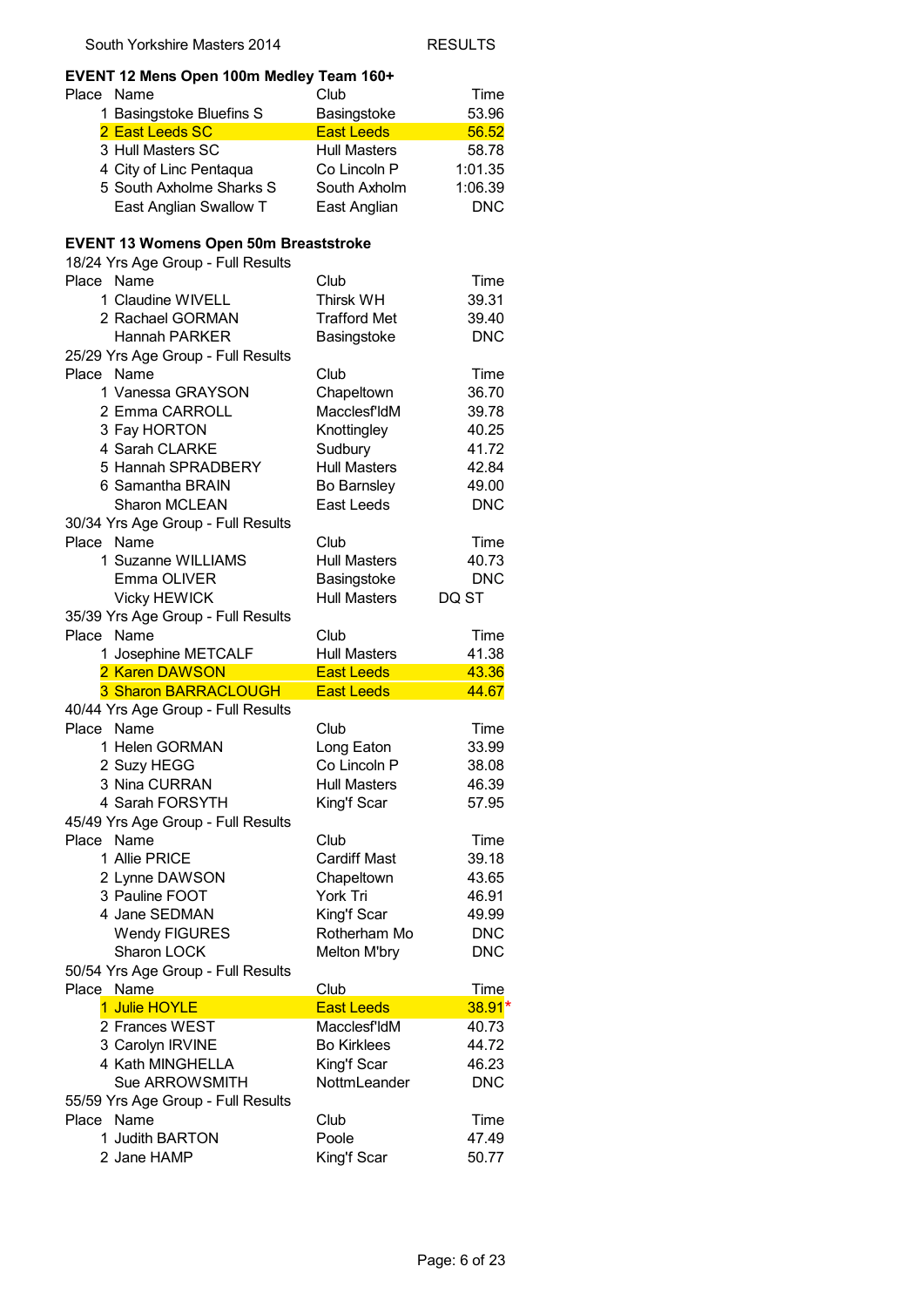#### **EVENT 13 Womens Open 50m Breaststroke continued...**

| 60/64 Yrs Age Group - Full Results |                    |         |
|------------------------------------|--------------------|---------|
| Place Name                         | Club               | Time    |
| 1 Sally SHIELDS                    | <b>Bo Kirklees</b> | 40.20   |
| 65/69 Yrs Age Group - Full Results |                    |         |
| Place Name                         | Club               | Time    |
| 1 Lesley CLIFF                     | NottmLeander       | 1:02.66 |
| 70/74 Yrs Age Group - Full Results |                    |         |
| Place Name                         | Club               | Time    |
| 1 Jean HOWARD-JONES                | Poole              | 52.14   |

#### **EVENT 14 Mens Open 50m Breaststroke**

|            | 18/24 Yrs Age Group - Full Results     |                              |                |
|------------|----------------------------------------|------------------------------|----------------|
| Place Name |                                        | Club                         | Time           |
|            | <b>Blake WILSON</b>                    | Chadderton                   | <b>DNC</b>     |
|            | 25/29 Yrs Age Group - Full Results     |                              |                |
| Place Name |                                        | Club                         | Time           |
|            | 1 Tom SPENCER                          | <b>East Leeds</b>            | 32.14          |
|            | 2 Matthew LEES                         | Rochdale                     | 36.24          |
|            | 3 Ian HANSFORD                         | Gainsborough                 | 41.98          |
|            | Benjamin JOHNSON                       | <b>Bo Kirklees</b>           | DQ ST          |
|            | 30/34 Yrs Age Group - Full Results     |                              |                |
| Place Name |                                        | Club                         | Time           |
|            | 1 Chris AUST                           | Co Oxford                    | 29.93          |
|            | 2 Ben MATTINSON                        | Macclesf'ldM                 | 33.42          |
|            | 3 Andrew GREEN                         | Co Lincoln P                 | 36.47          |
|            | 4 Ollie NOVELL                         | Sheff&Dist                   | 36.50          |
|            | 5 Mohamed ELNAGGAR                     | <b>Bo Kirklees</b>           | 41.77          |
|            | <b>Ross TURNER</b>                     |                              | <b>DNC</b>     |
|            |                                        | Rugby                        |                |
| Place Name | 35/39 Yrs Age Group - Full Results     |                              |                |
|            |                                        | Club                         | Time           |
|            | 1 John MAJOR                           | <b>Hull Masters</b>          | 34.00          |
|            | 2 Stewart WORTHY                       | <b>Bo Kirklees</b>           | 34.34          |
|            | 3 Michael CARSE                        | <b>Barnet Copt</b>           | 36.78          |
|            | 4 Andrew OLD                           | Bebington                    | 40.72          |
|            |                                        |                              |                |
|            | 40/44 Yrs Age Group - Full Results     |                              |                |
| Place Name |                                        | Club                         | Time           |
|            | 1 Paul CLEMENCE                        | <b>East Leeds</b>            | 31.96          |
|            | 2 Kyran PARKER                         | <b>East Leeds</b>            | 34.32          |
|            | 3 Chris ROLLE                          | Etwall                       | 34.54          |
|            | 4 Greg CLARKE                          | South Axholm                 | 35.84          |
|            | 5 Lawrence SAVAGE                      | Bo Barnsley                  | 43.42          |
|            | Simon HALL                             | Sheff&Dist                   | <b>DNC</b>     |
|            | 45/49 Yrs Age Group - Full Results     |                              |                |
| Place Name |                                        | Club                         | Time           |
|            | 1 Marcel SCHOLTEN                      | Modernians                   | 32.57          |
|            | 2 Richard WHITTY                       | King'f Scar                  | 41.18          |
|            | 3 Clive SMITH                          | Etwall                       | 42.01          |
|            | 4 Ashley BARWICK                       | <b>Trafford Met</b>          | 43.66          |
|            | Adam KORN                              |                              | <b>DNC</b>     |
|            |                                        | East Anglian                 |                |
| Place Name | 50/54 Yrs Age Group - Full Results     | Club                         | Time           |
|            | 1 Russ MASON                           | Warr'ton Dol                 | 33.18          |
|            |                                        |                              |                |
|            | 2 Gordon BELBIN                        | Ulverston                    | 33.20          |
|            | 3 Stephen BOTTOMLEY                    | <b>Bo Kirklees</b>           | 36.53          |
|            | 4 Robert LUCAS                         | <b>Hull Masters</b>          | 36.66          |
|            | 5 Mark JONES<br><b>6 David DRESSER</b> | Everton<br><b>East Leeds</b> | 41.31<br>44.30 |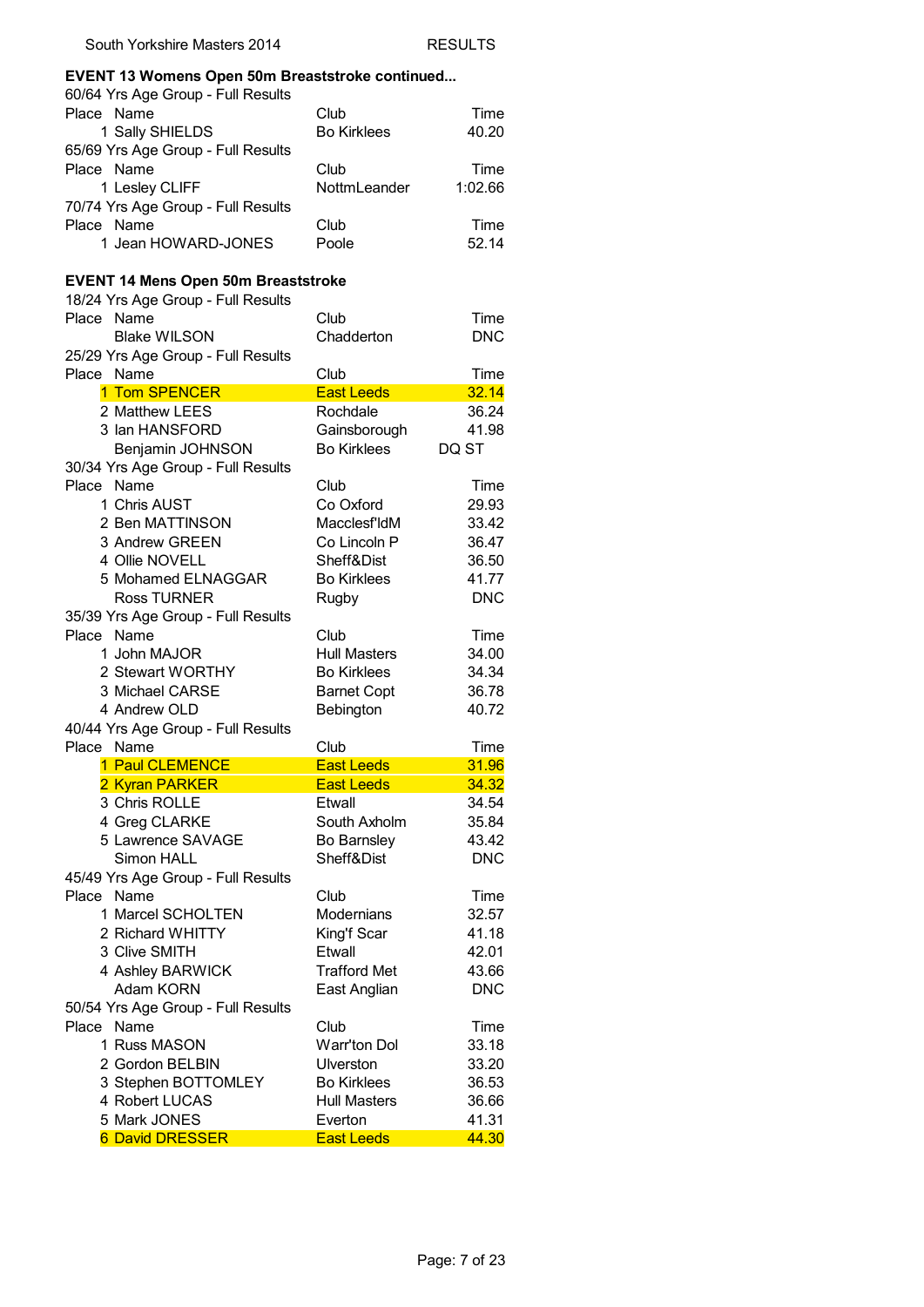#### **EVENT 14 Mens Open 50m Breaststroke continued...**

| 55/59 Yrs Age Group - Full Results   |                     |            |
|--------------------------------------|---------------------|------------|
| Place Name                           | Club                | Time       |
| 1 David BRADFORD                     | Chesterfield        | 38.54      |
| 60/64 Yrs Age Group - Full Results   |                     |            |
| Place Name                           | Club                | Time       |
| 1 Brian TAYLOR                       | Adwick              | 37.76      |
| 2 Chris THORP                        | Co Derby            | 42.24      |
| lan URQUHART                         | Co Lincoln P        | <b>DNC</b> |
| 65/69 Yrs Age Group - Full Results   |                     |            |
| Place Name                           | Club                | Time       |
| 1 Godfrey GREEN                      | Co Lincoln P        | 42.40      |
| 2 Keith ROTHWELL                     | <b>Arfon Mast</b>   | 43.98      |
| 3 Derek BOOTH                        | Halton              | 45.88      |
| 75 Yrs/Over Age Group - Full Results |                     |            |
| Place Name                           | Club                | Time       |
| 1 Bill MOORE                         | <b>East Leeds</b>   | 45.50      |
| 2 Colin SAGE                         | <b>Hull Masters</b> | 49.89      |

# **EVENT 15 Womens Open 200m Freestyle**

| 18/24 Yrs Age Group - Full Results |                     |            |
|------------------------------------|---------------------|------------|
| Place Name                         | Club                | Time       |
| 1 Katie PURCELL                    | <b>East Leeds</b>   | 2:43.49    |
| 25/29 Yrs Age Group - Full Results |                     |            |
| Place Name                         | Club                | Time       |
| 1 Rebecca O'BRIEN                  | Windsor             | 2:12.76    |
| 2 Katie WALKER-STABELER            | Birmingham M        | 2:15.66    |
| 3 Leanne ATKINS                    | Co Derby            | 2:20.14    |
| 4 Emily BARWICK                    | East Anglian        | 2:29.35    |
| 5 Michele JENKS                    | <b>York City</b>    | 2:39.89    |
| 6 Anna BINNS                       | Birmingham M        | 3:44.88    |
| 30/34 Yrs Age Group - Full Results |                     |            |
| Place Name                         | Club                | Time       |
| 1 Carrine WALKER                   | York Tri            | 2:37.95    |
| 35/39 Yrs Age Group - Full Results |                     |            |
| Place Name                         | Club                | Time       |
| 1 Emma WILLS                       | <b>York City</b>    | 2:12.11    |
| Fleur PARKFR                       | Basingstoke         | <b>DNC</b> |
| 40/44 Yrs Age Group - Full Results |                     |            |
| Place Name                         | Club                | Time       |
| 1 Victoria WILFORD                 | <b>Bo Kirklees</b>  | 2:30.78    |
| 2 Melanie CHAPMAN                  | East Anglian        | 2:47.44    |
| 3 Suzanne PATTERSON                | <b>Bo Kirklees</b>  | 2:56.38    |
| 4 Sue HARRIS                       | <b>Ilkley</b>       | 2:56.79    |
| 5 Sarah FORSYTH                    | King'f Scar         | 3:59.58    |
| <b>Tracy MACINNES</b>              | Knottingley         | <b>DNC</b> |
| Sarah ADAMS                        | Basingstoke         | <b>DNC</b> |
| 45/49 Yrs Age Group - Full Results |                     |            |
| Place Name                         | Club                | Time       |
| 1 Dianne FOSTER                    | <b>East Leeds</b>   | $2:43.36*$ |
| Sharon LOCK                        | <b>Melton M'bry</b> | <b>DNC</b> |
| 50/54 Yrs Age Group - Full Results |                     |            |
| Place Name                         | Club                | Time       |
| 1 Kath MINGHELLA                   | King'f Scar         | 2:59.67    |
| 2 Jayne DRESSER                    | <b>East Leeds</b>   | 3:09.71    |
| 3 Dianne ROBERTS                   | King'f Scar         | 3:28.04    |
| 4 Jeannette RICHARDS               | King'f Scar         | 3:43.57    |
| Sue ARROWSMITH                     | NottmLeander        | <b>DNC</b> |
|                                    |                     |            |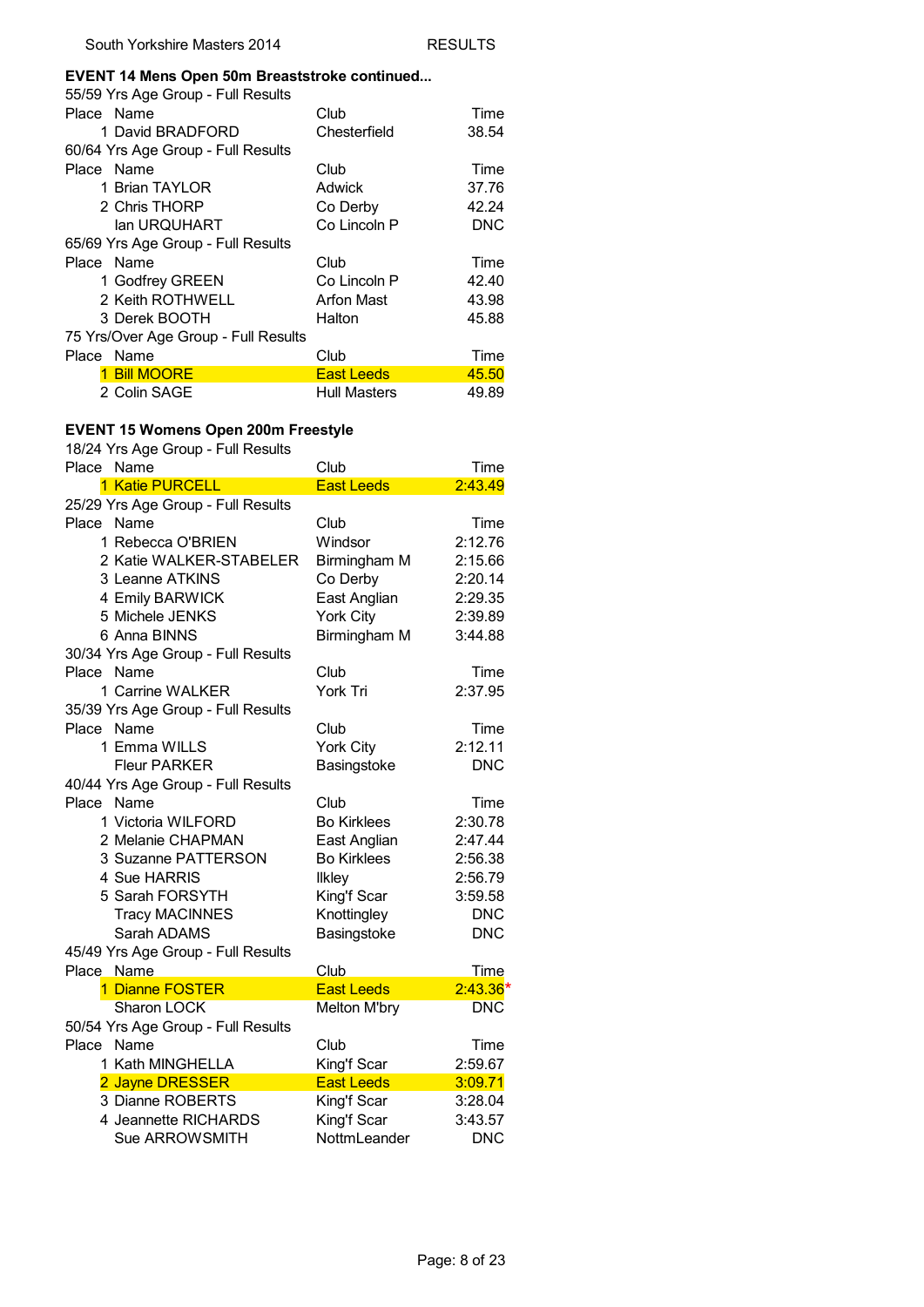#### **EVENT 15 Womens Open 200m Freestyle continued...**

55/59 Yrs Age Group - Full Results

| Place Name                         | Club         | Time       |
|------------------------------------|--------------|------------|
| 1 Sharon MCLELLAN                  | Sudbury      | 3:00.19    |
| 2 Jane HAMP                        | King'f Scar  | 3:53.29    |
| <b>Christine GILLARD</b>           | Calv Bing    | <b>DNC</b> |
| 65/69 Yrs Age Group - Full Results |              |            |
| Place Name                         | Club         | Time       |
| 1 Pat JACKSON                      | East Anglian | 3:10.43    |
| 2 Lesley CLIFF                     | NottmLeander | 3:32.35    |
| 3 Jean HIATT                       | Spondon Mast | 4:11.44    |

## **EVENT 16 Mens Open 200m Freestyle**

| שטוט טאָו ניטור<br>Place Name      | Club                | Time       |
|------------------------------------|---------------------|------------|
| 1 James WARREN                     | <b>East Leeds</b>   | 2:03.81    |
| 2 David PHILLIPS                   | <b>Bo Kirklees</b>  | 2:09.80    |
| 3 Jonathan PENNELL                 | South Axholm        | 2:11.96    |
| 25/29 Yrs Age Group - Full Results |                     |            |
| Place Name                         | Club                | Time       |
| 1 Neal TAYLOR                      | Oddicombe           | 2:03.58    |
| 2 Luke JOHNSON                     | Co Lincoln P        | 2:20.89    |
| 30/34 Yrs Age Group - Full Results |                     |            |
| Place<br>Name                      | Club                | Time       |
| 1 Ed KIRKLAND                      | Warwick Uni         | 2:13.99    |
| 2 Gregan CLARKSON                  | <b>Hull Masters</b> | 2:16.67    |
| 3 Peter SMITH                      | <b>East Leeds</b>   | 2:18.09    |
| <b>Tim BUCKLEY</b>                 | York Tri            | <b>DNC</b> |
| 35/39 Yrs Age Group - Full Results |                     |            |
| Name<br>Place                      | Club                | Time       |
| 1 Alistair RAINSBURY               | Stockport Mo        | 2:30.81    |
| <b>Ben HARKIN</b>                  | Chesterfield        | <b>DNC</b> |
| 40/44 Yrs Age Group - Full Results |                     |            |
| Place Name                         | Club                | Time       |
| 1 Paul FRITH                       | Warr'ton Dol        | 2:06.11    |
| 2 Mike FURBY                       | <b>East Leeds</b>   | 2:35.06    |
| lan ANDERSON                       | York Tri            | <b>DNC</b> |
| 45/49 Yrs Age Group - Full Results |                     |            |
| Place Name                         | Club                | Time       |
| 1 Stuart HOYLE                     | <b>East Leeds</b>   | $2:13.76*$ |
| 2 Phillip MOULSON                  | East Anglian        | 2:14.66    |
| 3 Andy JOHNSON                     | Co Lincoln P        | 2:18.03    |
| 4 Richard WHITTY                   | King'f Scar         | 2:34.56    |
| <b>5 Guy WILLARD</b>               | <b>East Leeds</b>   | 2:35.28    |
| <b>Spencer TURNER</b>              | Basingstoke         | <b>DNC</b> |
| 50/54 Yrs Age Group - Full Results |                     |            |
| Name<br>Place                      | Club                | Time       |
| 1 Nicholas PARKES                  | Middlesboro         | 2:12.70    |
| 2 Mark JONES                       | Everton             | 2:19.93    |
| 3 Stephen BOTTOMLEY                | <b>Bo Kirklees</b>  | 2:21.94    |
| 4 Stephen ALLEN                    | <b>Hull Masters</b> | 2:26.67    |
| 5 Patrick ALLEN                    | <b>Guildford Ct</b> | 2:27.73    |
| 6 Brian ARMSTRONG                  | Gloucester M        | 2:30.62    |
| 7 Brenton MAYMAN                   | Pocklington         | 2:36.38    |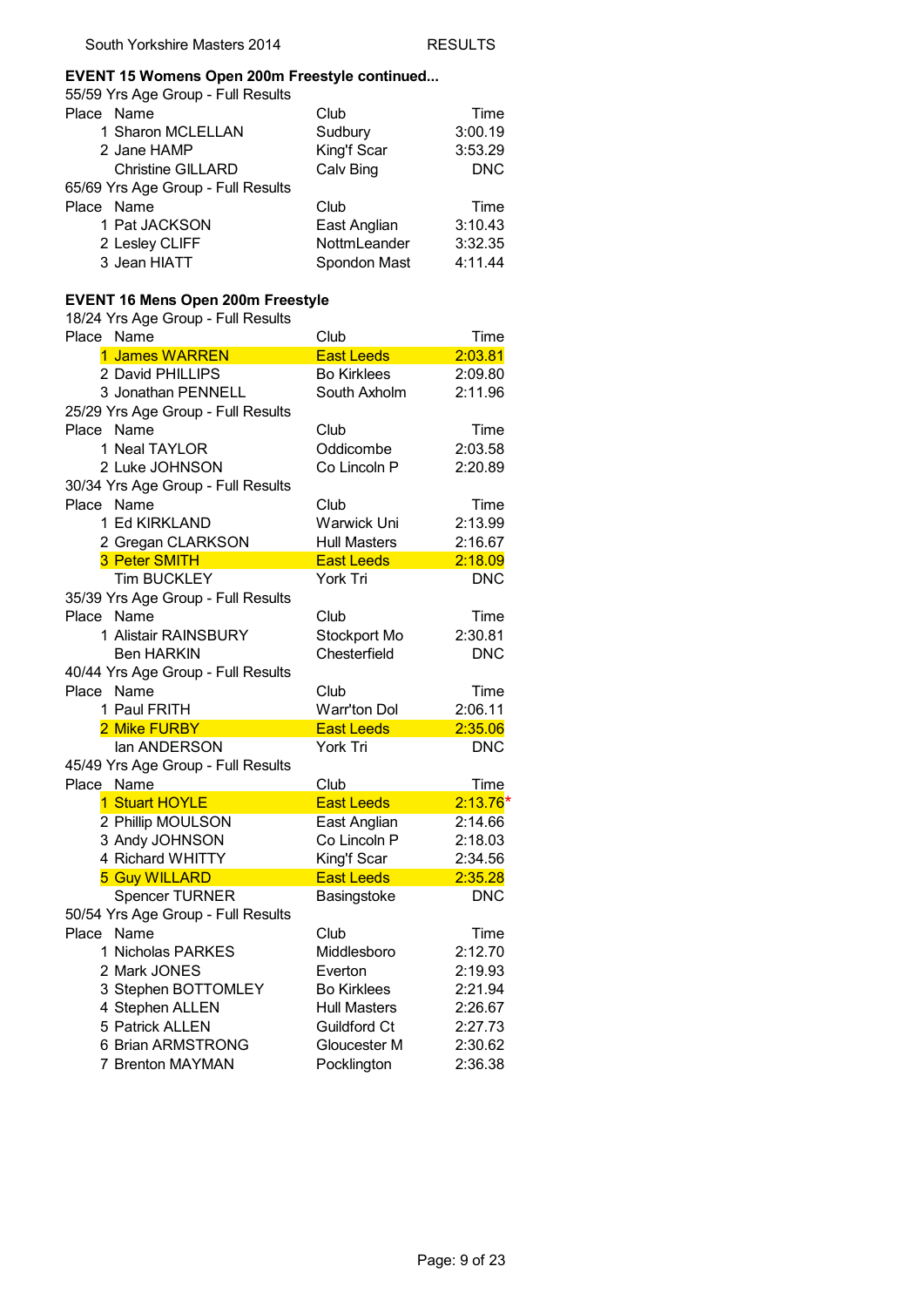#### **EVENT 16 Mens Open 200m Freestyle continued...**

| 55/59 Yrs Age Group - Full Results   |                     |            |
|--------------------------------------|---------------------|------------|
| Place Name                           | Club                | Time       |
| 1 Martin WAGNER                      | Sheff&Dist          | 2:30.72    |
| Sergey LAPSHENKOV                    | <b>RussiaStars</b>  | <b>DNC</b> |
| 65/69 Yrs Age Group - Full Results   |                     |            |
| Place Name                           | Club                | Time       |
| 1 Stuart MCLELLAN                    | Sudbury             | 2:42.55    |
| 2 Terry MANSI                        | Sudbury             | 2:48.66    |
| Colin GERRARD                        | RichmondDale        | <b>DNC</b> |
| Yaroslav NOVITSKIY                   | <b>RussiaStars</b>  | <b>DNC</b> |
| 70/74 Yrs Age Group - Full Results   |                     |            |
| Place Name                           | Club                | Time       |
| 1 Carl BUTLER                        | <b>RichmondDale</b> | 3:21.36    |
| 75 Yrs/Over Age Group - Full Results |                     |            |
| Place Name                           | Club                | Time       |
| <b>Bill MOORE</b>                    | <b>East Leeds</b>   | 3:34.45    |

#### **EVENT 17 Womens Open 50m Butterfly**

| Place Name                         | Club                | <b>Time</b>  |
|------------------------------------|---------------------|--------------|
| 1 Kristy DAVIS                     | <b>East Leeds</b>   | $31.23*$     |
| 2 Rachael GORMAN                   | <b>Trafford Met</b> | 33.82        |
| 3 Claudine WIVELL                  | <b>Thirsk WH</b>    | 36.44        |
| 4 Ruth BROWN                       | Rotherham Mo        | 36.99        |
| Amy ROBERTS                        | Saltburn Mar        | <b>DNC</b>   |
| <b>Hannah PARKER</b>               | Basingstoke         | <b>DNC</b>   |
| 25/29 Yrs Age Group - Full Results |                     |              |
| Place Name                         | <b>Club</b>         | <b>Time</b>  |
| 1 Emma ROSS                        | <b>East Leeds</b>   | $31.05*$     |
| 2 Lucy RODWELL                     | Sheffield C         | 31.96        |
| 3 Vanessa GRAYSON                  | Chapeltown          | 33.27        |
| 4 Cat MCGUIRE                      | <b>East Leeds</b>   | 39.06        |
| 5 Samantha BRAIN                   | Bo Barnsley         | 43.47        |
| 6 Sarah CLARKE                     | Sudbury             | 43.86        |
| Sharon MCLEAN                      | East Leeds          | <b>DNC</b>   |
| Sarah CLARK                        | <b>Hull Masters</b> | <b>DNC</b>   |
| Sara MAGRATH                       | <b>Camden Swiss</b> | <b>DNC</b>   |
| 30/34 Yrs Age Group - Full Results |                     |              |
| Place Name                         | Club                | Time         |
| 1 Catherine MARKWELL               | <b>UEA Norwich</b>  | 32.59        |
| 2 Fiona SADLER                     | Macclesf'ldM        | 35.65        |
| Emma OLIVER                        | Basingstoke         | <b>DNC</b>   |
| 35/39 Yrs Age Group - Full Results |                     |              |
| Place Name                         | Club                | Time         |
| 1 Kirstie SMITH                    | Co Lincoln P        | 36.05        |
| 2 Ann-Marie BLOWMAN                | <b>Hull Masters</b> | 55.29        |
| 40/44 Yrs Age Group - Full Results |                     |              |
| Place Name                         | Club                | Time         |
| 1 Philippa RICKARD                 | <b>East Leeds</b>   | 30.54        |
| 2 Jeanne PETIT                     | Chesham             | 32.20        |
| 3 Nina CURRAN                      | <b>Hull Masters</b> | 41.03        |
| 45/49 Yrs Age Group - Full Results |                     |              |
| Place Name                         | Club                | Time         |
| 1 Dianne FOSTER                    | <b>East Leeds</b>   | $40.02*$     |
| 2 Pauline FOOT                     | York Tri            | 41.10        |
| <b>Paddy HARRIS</b>                | <b>East Leeds</b>   | <b>DQ ST</b> |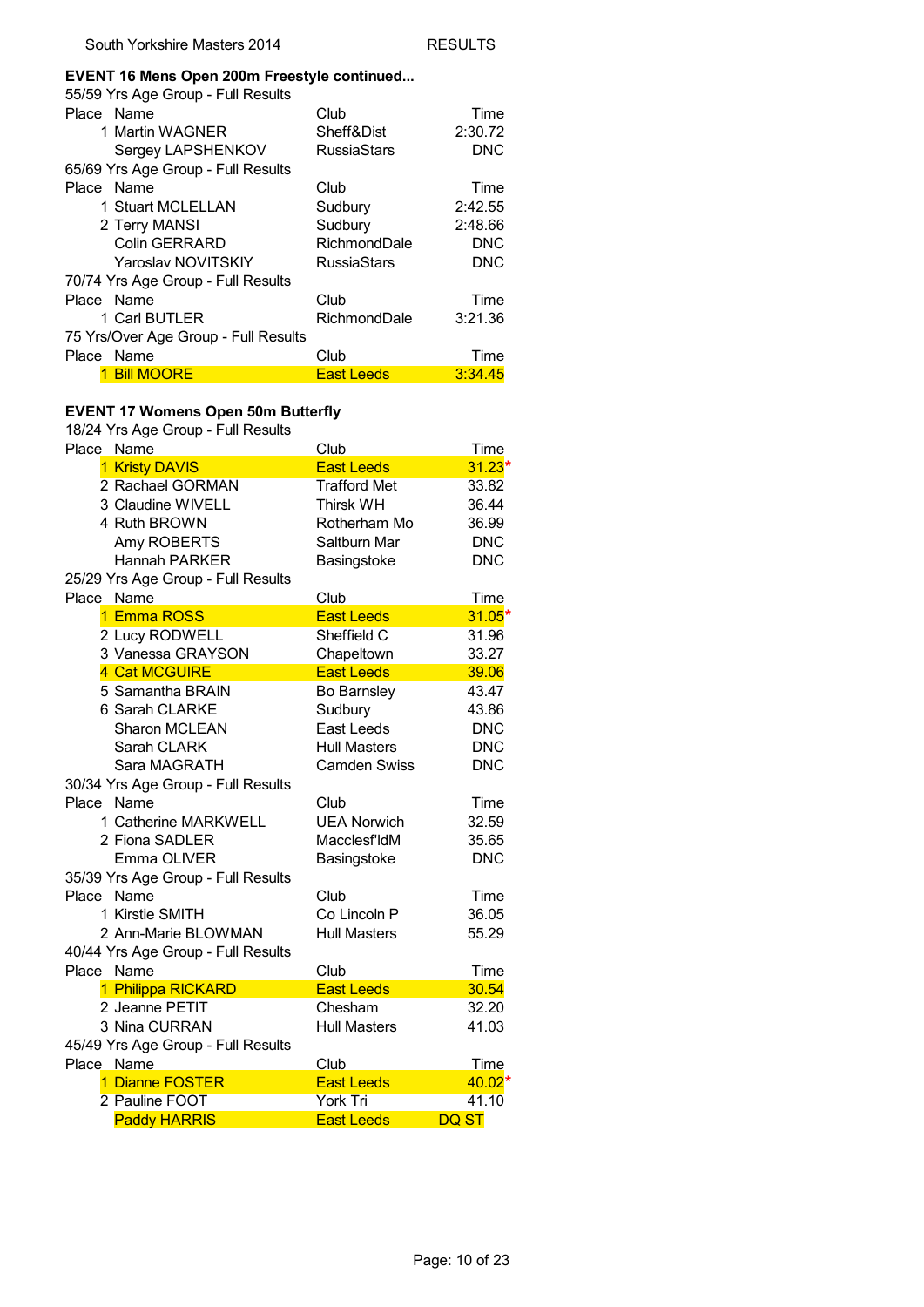#### **EVENT 17 Womens Open 50m Butterfly continued...**

| 50/54 Yrs Age Group - Full Results      |                     |                          |
|-----------------------------------------|---------------------|--------------------------|
| Place Name                              | Club                | Time                     |
| 1 Carolyn IRVINE                        | <b>Bo Kirklees</b>  | 37.90                    |
| 2 Carol JAMES                           | Sheffield C         | 42.81                    |
| 3 Dianne ROBERTS                        | King'f Scar         | 48.37                    |
| 4 Jeannette RICHARDS                    |                     |                          |
|                                         | King'f Scar         | 58.89                    |
| 60/64 Yrs Age Group - Full Results      |                     |                          |
| Place Name                              | Club                | Time                     |
| 1 Sally SHIELDS                         | <b>Bo Kirklees</b>  | 38.50                    |
| 2 Wendy OFFORD                          | <b>Bo Kirklees</b>  | 41.55                    |
| <b>EVENT 18 Mens Open 50m Butterfly</b> |                     |                          |
| 18/24 Yrs Age Group - Full Results      |                     |                          |
| Name<br>Place                           | Club                | Time                     |
| Matt SPANDLEY                           | Macclesf'ldM        | <b>DNF</b>               |
| 25/29 Yrs Age Group - Full Results      |                     |                          |
| Place Name                              | Club                | <b>Time</b>              |
| 1 Josh SPENCER                          | <b>East Leeds</b>   | $26.42*$                 |
| 2 Matthew LEES                          | Rochdale            | 29.26                    |
| 3 Richard HINSLEY                       | Lichfield           | 33.51                    |
| Matt JAGGER                             | East Leeds          | <b>DNC</b>               |
| 30/34 Yrs Age Group - Full Results      |                     |                          |
| Place Name                              | Club                | Time                     |
| 1 Stephen BARTON                        | Prescot             | 28.37                    |
| 2 Gareth MADDISON                       | Co Lincoln P        | 31.29                    |
| 3 Ollie NOVELL                          | Sheff&Dist          | 32.82                    |
| 4 Mohamed ELNAGGAR                      | <b>Bo Kirklees</b>  | 35.07                    |
| <b>Ross TURNER</b>                      |                     |                          |
|                                         | Rugby               | <b>DNC</b>               |
| 35/39 Yrs Age Group - Full Results      |                     |                          |
| Place Name                              | Club                | Time                     |
| 1 Graeme ATHERTON                       | Warr'ton Dol        | 27.69                    |
| 2 Paul ELLIS                            | <b>East Leeds</b>   | 28.73                    |
| 3 Matt LEACH                            | Long Eaton          | 28.84                    |
| 4 John MAJOR                            | <b>Hull Masters</b> | 30.66                    |
| 5 Andrew OLD                            | Bebington           | 35.77                    |
| 40/44 Yrs Age Group - Full Results      |                     |                          |
| Place Name                              | Club                | Time                     |
| 1 Kyran PARKER                          | <b>East Leeds</b>   | 30.30                    |
| 2 Greg CLARKE                           | South Axholm        | 31.47                    |
| 3 Alan CHEETHAM                         | Sheff&Dist          | 39.08                    |
| 45/49 Yrs Age Group - Full Results      |                     |                          |
| Place Name                              | Club                | Time                     |
| 1 Matthew GOMEZ                         | Co Oxford           | 29.42                    |
| 2 Gary WRIGHT                           | Bromsgrove          | 29.54                    |
| 3 Marcel SCHOLTEN                       | <b>Modernians</b>   | 30.05                    |
| 4 Jonathan SAUNDERS                     | Sheff&Dist          | 31.77                    |
| 5 Iain MARRIS                           | Knottingley         | 33.79                    |
| 6 Mark WILLIAMS                         | Tadcaster           | 34.55                    |
| <b>7 Guy WILLARD</b>                    | <b>East Leeds</b>   | 36.22                    |
| 50/54 Yrs Age Group - Full Results      |                     |                          |
| Place Name                              | Club                | Time                     |
| 1 David EMERSON                         | <b>East Leeds</b>   | 27.10 <sup>*</sup> (GBR) |
| 2 Brian ARMSTRONG                       | Gloucester M        | 34.32                    |
| 3 Mark JONES                            | Everton             | 35.55                    |
|                                         |                     |                          |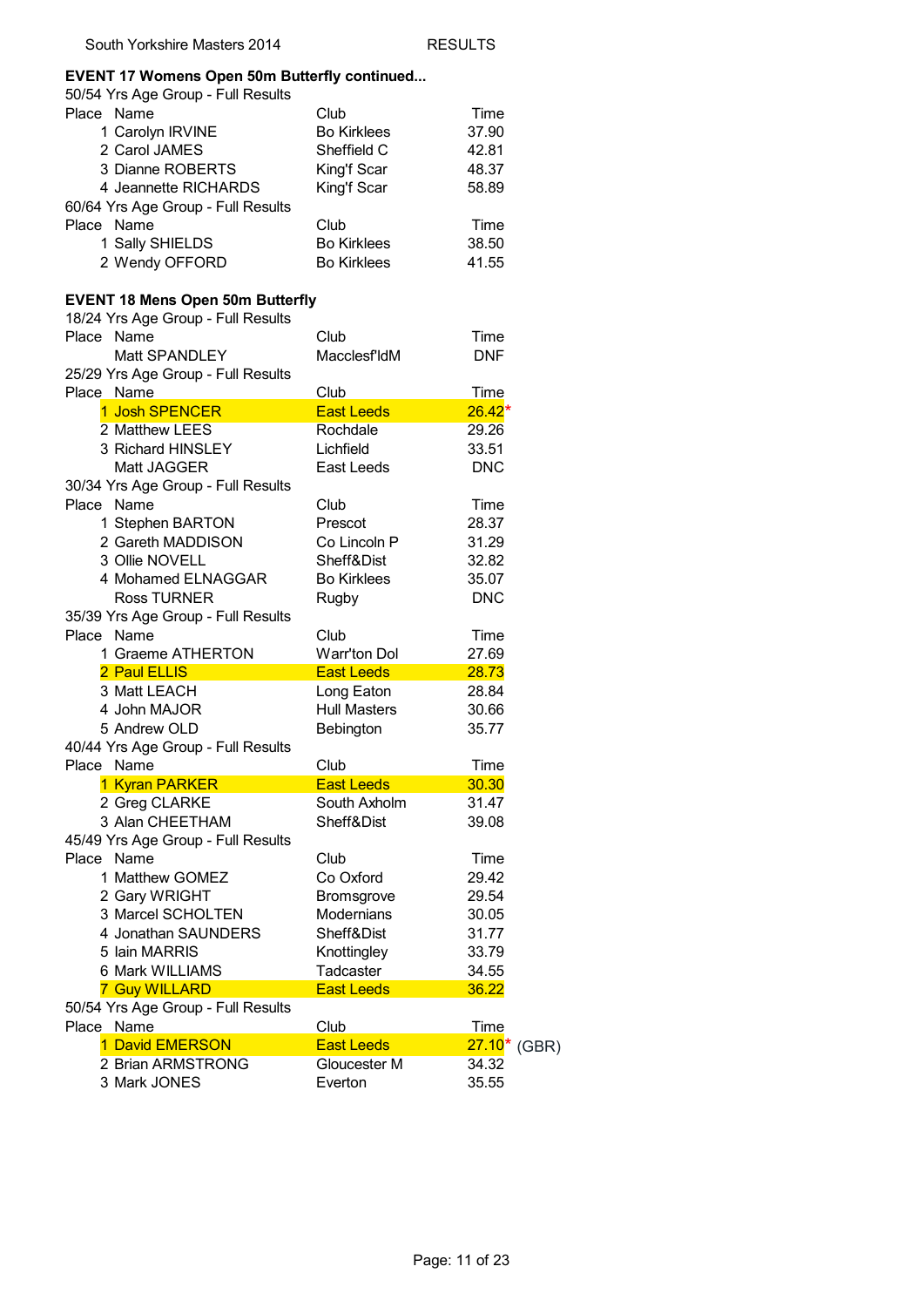#### **EVENT 18 Mens Open 50m Butterfly continued...**

| 55/59 Yrs Age Group - Full Results |                     |            |
|------------------------------------|---------------------|------------|
| Place Name                         | Club                | Time       |
| 1 Ian HARMAN                       | <b>Hull Masters</b> | 33.01      |
| 2 Martyn FINNEY                    | Etwall              | 33.03      |
| 3 David BRADFORD                   | Chesterfield        | 33.76      |
| 4 Bruce NAYLOR                     | South Axholm        | 43.76      |
| 60/64 Yrs Age Group - Full Results |                     |            |
| Place Name                         | Club                | Time       |
| 1 Terry THORNE                     | East Anglian        | 35.56      |
| lan URQUHART                       | Co Lincoln P        | <b>DNC</b> |
| 65/69 Yrs Age Group - Full Results |                     |            |
| Place Name                         | Club                | Time       |
| 1 Derek BOOTH                      | Halton              | 36.75      |
| 2 Keith ROTHWELL                   | Arfon Mast          | 40.86      |
| 3 Colin GERRARD                    | RichmondDale        | 42.15      |
| Yaroslav NOVITSKIY                 | <b>RussiaStars</b>  | <b>DNC</b> |
| 70/74 Yrs Age Group - Full Results |                     |            |
| Place Name                         | Club                | Time       |
| 1 Keith INGRAM                     | Birmingham M        | 40.17      |

### **EVENT 19 Womens Open 100m Backstroke**

| Club<br><b>Hull Masters</b><br>East Anglian<br><b>Fast Leeds</b><br>Camden Swiss<br>Club<br><b>Bo Kirklees</b><br>Southport<br>Leicester Ma | Time<br>1:16.40<br>1:19.19<br>$1:28.42*$<br><b>DNC</b><br>Time<br>1:11.97<br>1:18.12<br><b>DNC</b> |
|---------------------------------------------------------------------------------------------------------------------------------------------|----------------------------------------------------------------------------------------------------|
|                                                                                                                                             |                                                                                                    |
|                                                                                                                                             |                                                                                                    |
|                                                                                                                                             |                                                                                                    |
|                                                                                                                                             |                                                                                                    |
|                                                                                                                                             |                                                                                                    |
|                                                                                                                                             |                                                                                                    |
|                                                                                                                                             |                                                                                                    |
|                                                                                                                                             |                                                                                                    |
|                                                                                                                                             |                                                                                                    |
|                                                                                                                                             |                                                                                                    |
|                                                                                                                                             |                                                                                                    |
| Club                                                                                                                                        | Time                                                                                               |
| York City                                                                                                                                   | 1:08.59                                                                                            |
|                                                                                                                                             |                                                                                                    |
| Club                                                                                                                                        | Time                                                                                               |
| East Anglian                                                                                                                                | 1:18.32                                                                                            |
| <b>Bo Kirklees</b>                                                                                                                          | 1:21.07                                                                                            |
| <b>Bo Kirklees</b>                                                                                                                          | 1:41.77                                                                                            |
|                                                                                                                                             |                                                                                                    |
| Club                                                                                                                                        | Time                                                                                               |
| <b>East Leeds</b>                                                                                                                           | 1:12.44                                                                                            |
| Sheffield C                                                                                                                                 | 1:40.01                                                                                            |
| NottmLeander                                                                                                                                | <b>DNC</b>                                                                                         |
|                                                                                                                                             |                                                                                                    |
| Club                                                                                                                                        | Time                                                                                               |
| Sudbury                                                                                                                                     | <b>DNC</b>                                                                                         |
|                                                                                                                                             |                                                                                                    |
| Club                                                                                                                                        | Time                                                                                               |
| East Anglian                                                                                                                                | 1:39.82                                                                                            |
|                                                                                                                                             |                                                                                                    |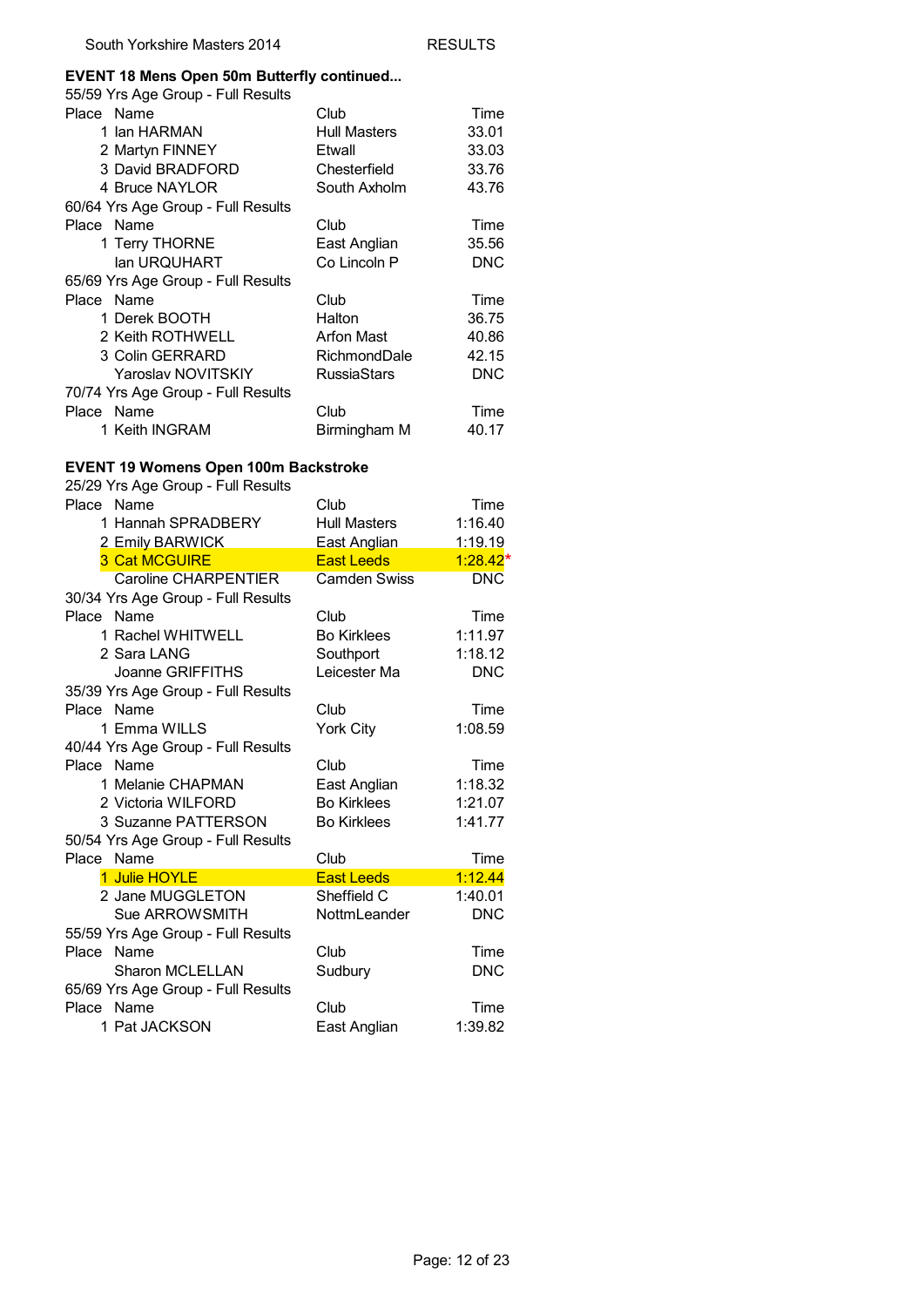| South Yorkshire Masters 2014                                                    |                     | RESULTS    |
|---------------------------------------------------------------------------------|---------------------|------------|
| <b>EVENT 20 Mens Open 100m Backstroke</b><br>18/24 Yrs Age Group - Full Results |                     |            |
| Place Name                                                                      | Club                | Time       |
| 1 George MORREAL                                                                | Stalybridge         | 1:02.51    |
| 2 David PHILLIPS                                                                | <b>Bo Kirklees</b>  | 1:06.74    |
| 30/34 Yrs Age Group - Full Results                                              |                     |            |
| Place Name                                                                      | Club                | Time       |
| 1 Ben MATTINSON                                                                 | Macclesf'ldM        | 1:06.32    |
| 2 Philip PRATT                                                                  | <b>East Leeds</b>   | 1:20.36    |
| 35/39 Yrs Age Group - Full Results                                              |                     |            |
| Place Name                                                                      | Club                | Time       |
| 1 Simon KERRIGAN                                                                | Co Sheffield        | 1:06.32    |
| <b>Ben HARKIN</b>                                                               | Chesterfield        | <b>DNC</b> |
| 40/44 Yrs Age Group - Full Results                                              |                     |            |
| Place Name                                                                      | Club                | Time       |
| 1 Alan CHEETHAM                                                                 | Sheff&Dist          | 1:39.86    |
| 45/49 Yrs Age Group - Full Results                                              |                     |            |
| Place Name                                                                      | Club                | Time       |
| Adam KORN                                                                       | East Anglian        | <b>DNC</b> |
| 50/54 Yrs Age Group - Full Results                                              |                     |            |
| Place Name                                                                      | Club                | Time       |
| 1 Russ MASON                                                                    | Warr'ton Dol        | 1:09.29    |
| 2 Mark JONES                                                                    | Everton             | 1:25.26    |
| David CARTLEDGE                                                                 | Modernians          | <b>DNC</b> |
| 55/59 Yrs Age Group - Full Results                                              |                     |            |
| Place Name                                                                      | Club                | Time       |
| 1 Steve GREENFIELD                                                              | Basingstoke         | 1:09.41    |
| 60/64 Yrs Age Group - Full Results                                              |                     |            |
| Place Name                                                                      | Club                | Time       |
| 1 Chris THORP                                                                   | Co Derby            | 1:38.91    |
| 65/69 Yrs Age Group - Full Results                                              |                     |            |
| Place Name                                                                      | Club                | Time       |
| 1 Stuart MCLELLAN                                                               | Sudbury             | 1:31.56    |
| 2 Godfrey GREEN                                                                 | Co Lincoln P        | 1:43.88    |
| Colin GERRARD                                                                   | RichmondDale        | DQ T 1L    |
| 70/74 Yrs Age Group - Full Results                                              |                     |            |
| Place Name                                                                      | Club                | Time       |
| 1 Carl BUTLER                                                                   | RichmondDale        | 1:47.02    |
| 75 Yrs/Over Age Group - Full Results                                            |                     |            |
| Place Name                                                                      | Club                | Time       |
| 1 Colin SAGE                                                                    | <b>Hull Masters</b> | 2:01.10    |
|                                                                                 |                     |            |

#### **EVENT 21 Womens Open 50m Freestyle**

| Place Name             | Club                | Time       |
|------------------------|---------------------|------------|
| 1 Kristy DAVIS         | <b>East Leeds</b>   | 29.47      |
| 2 Rachael GORMAN       | <b>Trafford Met</b> | 30.06      |
| <b>3 Katie PURCELL</b> | <b>East Leeds</b>   | 30.77      |
| 4 Claudine WIVELL      | <b>Thirsk WH</b>    | 31.82      |
| Anastasiya NOVIKOVA    | <b>RussiaStars</b>  | <b>DNC</b> |
| Hannah PARKER          | Basingstoke         | <b>DNC</b> |
|                        |                     |            |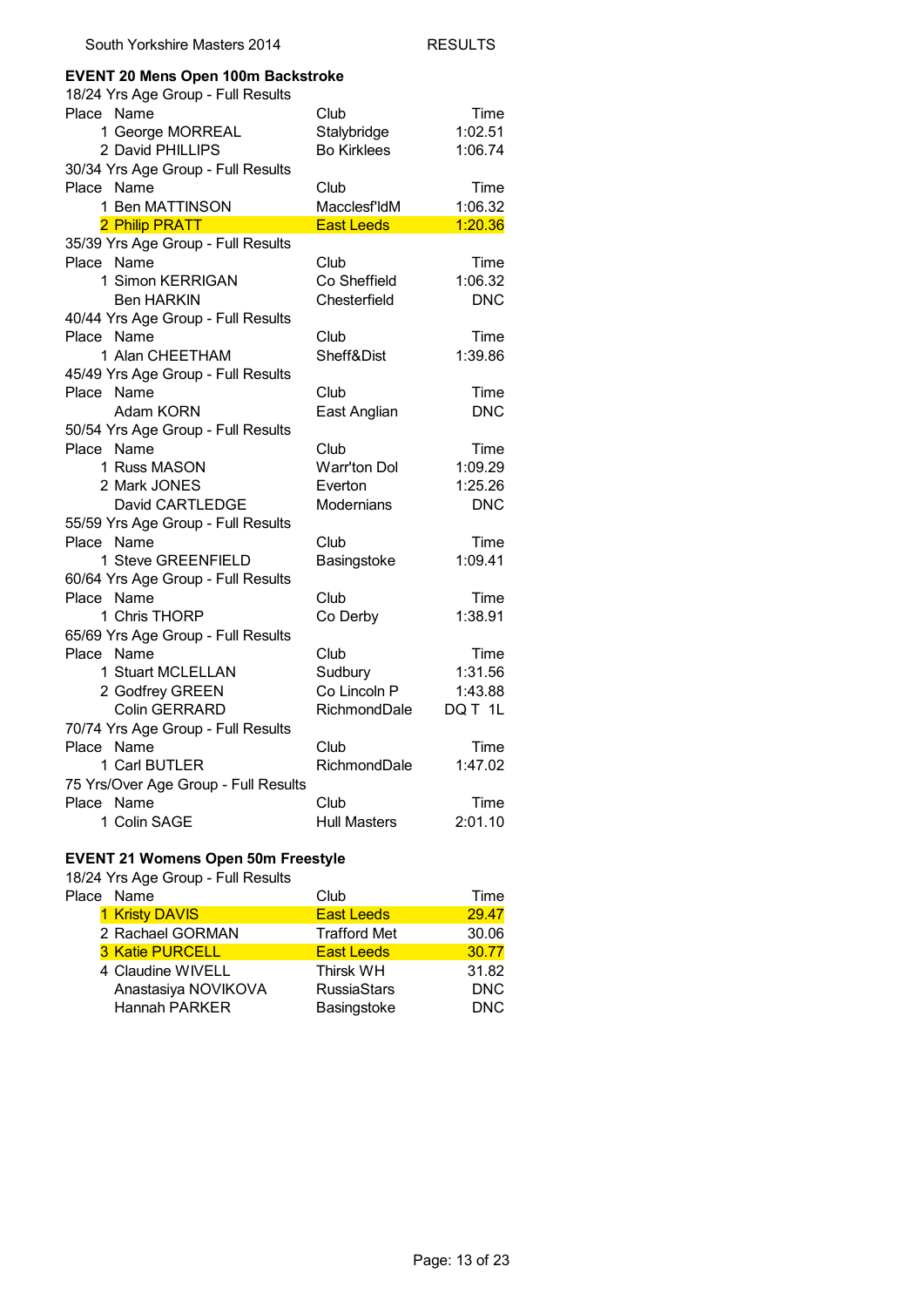#### **EVENT 21 Womens Open 50m Freestyle continued...**

| Place Name |                                    | Club                | Time       |
|------------|------------------------------------|---------------------|------------|
|            | 1 Rebecca O'BRIEN                  | Windsor             | 28.36      |
|            | 2 Leanne ATKINS                    | Co Derby            | 28.93      |
|            | 3 Katie WALKER-STABELER            | Birmingham M        | 29.53      |
|            | 4 Lucy RODWELL                     | Sheffield C         | 29.59      |
|            | 5 Vanessa GRAYSON                  | Chapeltown          | 29.85      |
|            | 6 Samantha BRAIN                   | <b>Bo Barnsley</b>  | 38.29      |
|            | 7 Anna BINNS                       | Birmingham M        | 47.25      |
|            | <b>Sharon MCLEAN</b>               | East Leeds          | <b>DNC</b> |
|            | Sarah CLARK                        | <b>Hull Masters</b> | <b>DNC</b> |
|            | Sara MAGRATH                       | <b>Camden Swiss</b> | <b>DNC</b> |
|            | Emma ROSS                          | East Leeds          | <b>DNC</b> |
|            | 30/34 Yrs Age Group - Full Results |                     |            |
| Place Name |                                    | Club                | Time       |
|            | 1 Catherine MARKWELL               | <b>UEA Norwich</b>  | 28.35      |
|            | 2 Suzanne WILLIAMS                 | <b>Hull Masters</b> | 31.28      |
|            |                                    | Macclesf'ldM        |            |
|            | 3 Fiona SADLER                     |                     | 31.94      |
|            | 4 Vicky HEWICK                     | <b>Hull Masters</b> | 39.56      |
|            | 35/39 Yrs Age Group - Full Results |                     |            |
| Place Name |                                    | Club                | Time       |
|            | 1 Fleur PARKER                     | Basingstoke         | 28.18      |
|            | 2 Karen DAWSON                     | <b>East Leeds</b>   | 33.57      |
|            | 3 Sharon BARRACLOUGH               | <b>East Leeds</b>   | 36.59      |
|            | 4 Ann-Marie BLOWMAN                | <b>Hull Masters</b> | 38.06      |
|            | Carly ATKINSON                     | King'f Scar         | <b>DNC</b> |
|            | Louise MCKEE                       | Knottingley         | <b>DNC</b> |
|            | 40/44 Yrs Age Group - Full Results |                     |            |
|            | Place Name                         | Club                | Time       |
|            |                                    |                     |            |
|            | 1 Nina WILLIAMS                    | <b>East Leeds</b>   | 27.46      |
|            | 2 Suzy HEGG                        | Co Lincoln P        | 30.45      |
|            | 3 Sue HARRIS                       | <b>Ilkley</b>       | 34.82      |
|            | 4 Nina CURRAN                      | <b>Hull Masters</b> | 36.70      |
|            | 5 Sarah FORSYTH                    | King'f Scar         | 46.09      |
|            | <b>Tracy MACINNES</b>              | Knottingley         | <b>DNC</b> |
|            | Sarah ADAMS                        | Basingstoke         | <b>DNC</b> |
|            | 45/49 Yrs Age Group - Full Results |                     |            |
| Place Name |                                    | Club                | Time       |
|            | 1 Nicky OWEN                       | Co Derby            | 31.20      |
|            | 2 Allie PRICE                      | <b>Cardiff Mast</b> | 31.42      |
|            | 3 Joanne BROOK                     | <b>Bo Kirklees</b>  | 35.07      |
|            | 4 Dianne FOSTER                    | <b>East Leeds</b>   | $35.75*$   |
|            | 5 Paddy HARRIS                     | <b>East Leeds</b>   | 40.89      |
|            | <b>6 Ashley KINGSNORTH</b>         | <b>East Leeds</b>   | 41.25      |
|            | 7 Tracy MEYERHOFF                  | <b>Hull Masters</b> | 43.82      |
|            | 8 Jane SEDMAN                      | King'f Scar         | 50.78      |
|            | 50/54 Yrs Age Group - Full Results |                     |            |
| Place Name |                                    | Club                | Time       |
|            | 1 Carolyn IRVINE                   | <b>Bo Kirklees</b>  | 34.23      |
|            | 2 Kath MINGHELLA                   | King'f Scar         | 35.34      |
|            | 3 Carol JAMES                      | Sheffield C         | 35.97      |
|            | 4 Jayne DRESSER                    | <b>East Leeds</b>   | 39.78      |
|            | 5 Dianne ROBERTS                   | King'f Scar         | 41.94      |
|            | 6 Jeannette RICHARDS               | King'f Scar         | 46.75      |
|            | Sue ARROWSMITH                     | NottmLeander        | <b>DNC</b> |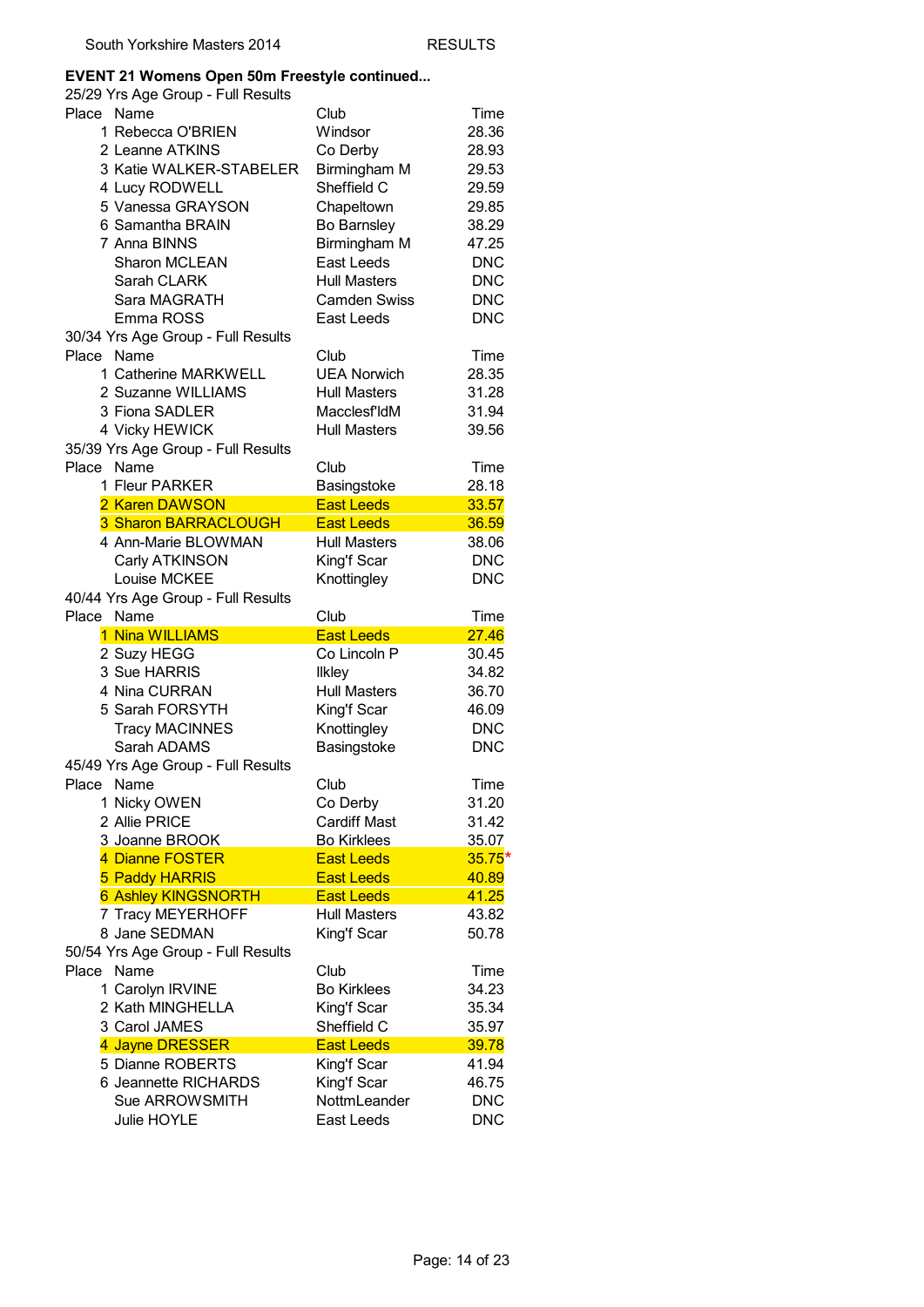#### **EVENT 21 Womens Open 50m Freestyle continued...**

| 55/59 Yrs Age Group - Full Results |                     |            |
|------------------------------------|---------------------|------------|
| Place Name                         | Club                | Time       |
| 1 Jane HAMP                        | King'f Scar         | 43.24      |
| 2 Suzanne CLARKSON                 | <b>Hull Masters</b> | 50.64      |
| <b>Christine GILLARD</b>           | Calv Bing           | <b>DNC</b> |
| 60/64 Yrs Age Group - Full Results |                     |            |
| Place Name                         | Club                | Time       |
| 1 Wendy OFFORD                     | <b>Bo Kirklees</b>  | 35.49      |
| 65/69 Yrs Age Group - Full Results |                     |            |
| Place Name                         | Club                | Time       |
| 1 Lesley CLIFF                     | NottmLeander        | 45.41      |
| 2 Jean HIATT                       | Spondon Mast        | 54.36      |
| 70/74 Yrs Age Group - Full Results |                     |            |
| Place Name                         | Club                | Time       |
| Jean HOWARD-JONES                  | Poole               | <b>DNC</b> |
|                                    |                     |            |

#### **EVENT 22 Mens Open 50m Freestyle**

| $1.01$ Mgc $\sim$ $\sim$ $\sim$<br>Place Name | Club                | Time        |
|-----------------------------------------------|---------------------|-------------|
| 1 George MORREAL                              | Stalybridge         | 25.71       |
| 2 James WARREN                                | <b>East Leeds</b>   | 25.81       |
| 3 Joe KEELEY                                  | <b>Hull Masters</b> | 25.89       |
| 4 Jonathan PENNELL                            | South Axholm        | 26.12       |
| 5 Daniel LEGGOTT                              | South Axholm        | 26.68       |
| 6 Matt SPANDLEY                               | Macclesf'ldM        | 29.04       |
| <b>Blake WILSON</b>                           | Chadderton          | <b>DNC</b>  |
| 25/29 Yrs Age Group - Full Results            |                     |             |
| Place Name                                    | Club                | <b>Time</b> |
| 1 Josh SPENCER                                | <b>East Leeds</b>   | $24.24*$    |
| 2 Neal TAYLOR                                 | Oddicombe           | 24.52       |
| 3 Benjamin JOHNSON                            | <b>Bo Kirklees</b>  | 25.41       |
| 4 Tom SPENCER                                 | <b>East Leeds</b>   | 26.20       |
| 5 Matthew LEES                                | Rochdale            | 26.90       |
| 6 Luke JOHNSON                                | Co Lincoln P        | 28.72       |
| 7 Richard HINSLEY                             | Lichfield           | 30.48       |
| 8 Ian HANSFORD                                | Gainsborough        | 31.17       |
| Matt JAGGER                                   | East Leeds          | <b>DNC</b>  |
| 30/34 Yrs Age Group - Full Results            |                     |             |
| Place Name                                    | Club                | Time        |
| 1 Stephen BARTON                              | Prescot             | 25.86       |
| 2 Gareth MADDISON                             | Co Lincoln P        | 27.35       |
| 3 Gregan CLARKSON                             | <b>Hull Masters</b> | 27.74       |
| 4 Ollie NOVELL                                | Sheff&Dist          | 28.24       |
| 5 Mohamed ELNAGGAR                            | <b>Bo Kirklees</b>  | 32.02       |
| <b>Tim BUCKLEY</b>                            | York Tri            | <b>DNC</b>  |
| Mike RUSHTON                                  | Stalybridge         | <b>DNC</b>  |
| James BARWICK                                 | <b>Ilkley</b>       | <b>DNC</b>  |
| 35/39 Yrs Age Group - Full Results            |                     |             |
| Place Name                                    | Club                | Time        |
| 1 Matt LEACH                                  | Long Eaton          | 26.18       |
| 2 John MAJOR                                  | <b>Hull Masters</b> | 26.53       |
| 3 Stewart WORTHY                              | <b>Bo Kirklees</b>  | 27.23       |
| 4 Paul ELLIS                                  | <b>East Leeds</b>   | 27.57       |
| 5 Michael CARSE                               | <b>Barnet Copt</b>  | 30.13       |
| 6 Alistair RAINSBURY                          | Stockport Mo        | 30.88       |
|                                               |                     |             |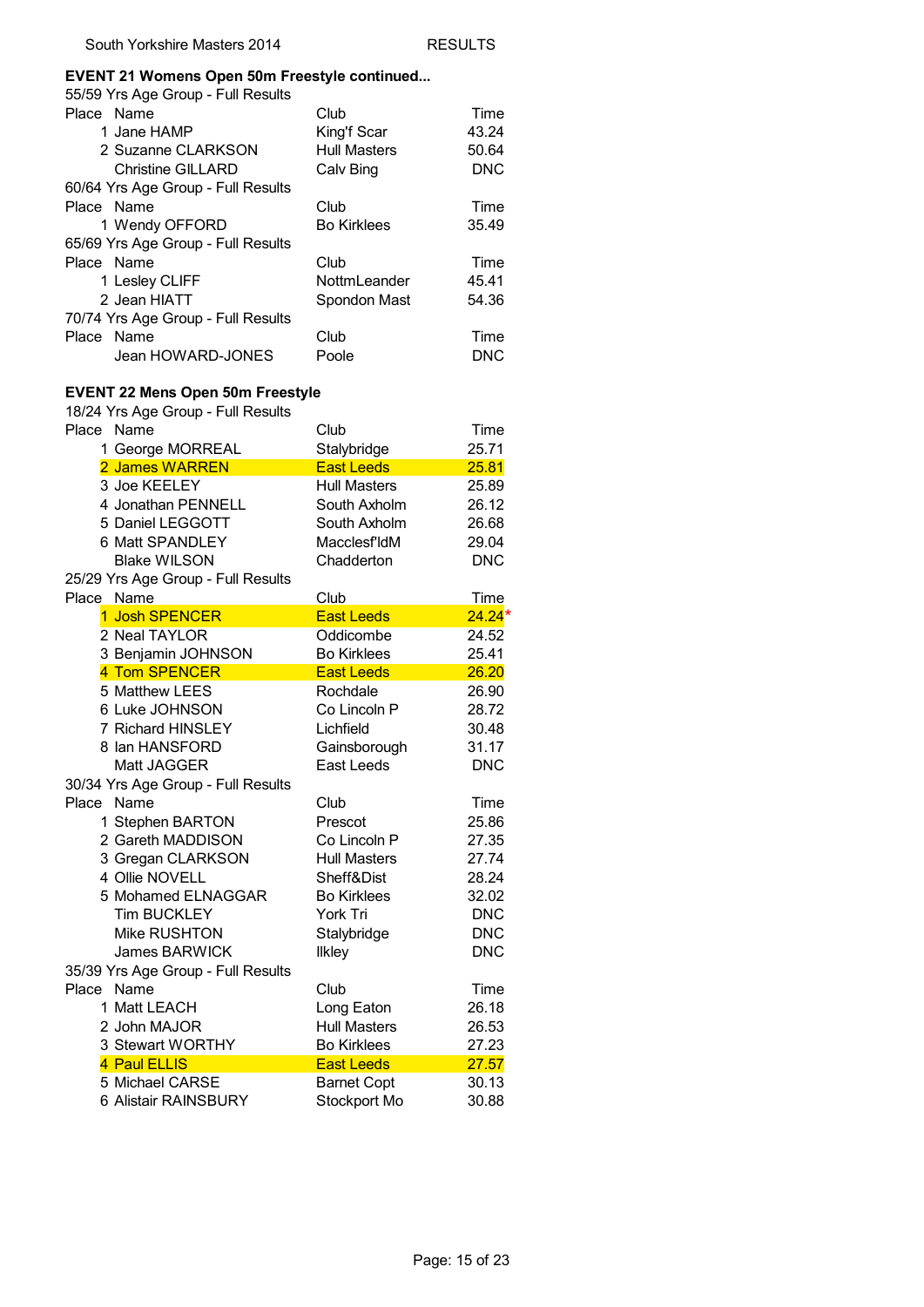#### **EVENT 22 Mens Open 50m Freestyle continued...**

| Place      | Name                                 | Club                | Time       |
|------------|--------------------------------------|---------------------|------------|
|            | 1 Paul CLEMENCE                      | <b>East Leeds</b>   | 24.45      |
|            | 2 Chris ROLLE                        | Etwall              | 27.61      |
|            | <b>3 Neil RICHARDSON</b>             | <b>East Leeds</b>   | 29.99      |
|            | 4 Mike FURBY                         | <b>East Leeds</b>   | 30.78      |
|            | 5 Lawrence SAVAGE                    | Bo Barnsley         | 36.28      |
|            | 6 Alan CHEETHAM                      | Sheff&Dist          | 37.50      |
|            | Simon HALL                           | Sheff&Dist          | <b>DNC</b> |
|            | Paul FRITH                           | Warr'ton Dol        | <b>DNC</b> |
|            | 45/49 Yrs Age Group - Full Results   |                     |            |
| Place Name |                                      | Club                | Time       |
|            | 1 Spencer TURNER                     | Basingstoke         | 25.57      |
|            | 2 Gary WRIGHT                        | Bromsgrove          | 26.43      |
|            | 3 Matthew GOMEZ                      | Co Oxford           | 26.46      |
|            | 4 Stuart HOYLE                       | <b>East Leeds</b>   | 27.95      |
|            | 5 Jonathan SAUNDERS                  | Sheff&Dist          | 28.86      |
|            | 6 Andy JOHNSON                       | Co Lincoln P        | 29.16      |
|            | 7 Mark WILLIAMS                      | Tadcaster           | 29.75      |
|            | 8 Iain MARRIS                        |                     |            |
|            |                                      | Knottingley         | 29.93      |
|            | 9 Richard WHITTY                     | King'f Scar         | 30.59      |
|            | 10 Clive SMITH                       | Etwall              | 32.51      |
|            | 11 Ashley BARWICK                    | <b>Trafford Met</b> | 38.63      |
|            | 50/54 Yrs Age Group - Full Results   |                     |            |
| Place Name |                                      | Club                | Time       |
|            | 1 David EMERSON                      | <b>East Leeds</b>   | 25.67      |
|            | 2 David HOGG                         | <b>East Leeds</b>   | 27.59      |
|            | 3 Robert LUCAS                       | <b>Hull Masters</b> | 27.69      |
|            | 4 Patrick ALLEN                      | Guildford Ct        | 30.11      |
|            | 5 David LEWIS                        | Melton M'bry        | 30.54      |
|            | 6 Mark JONES                         | Everton             | 31.32      |
|            | <b>7 David DRESSER</b>               | <b>East Leeds</b>   | 35.90      |
|            | <b>Glenn PROFFITT</b>                | Saltburn Mar        | <b>DNC</b> |
|            | 55/59 Yrs Age Group - Full Results   |                     |            |
| Place      | Name                                 | Club                | Time       |
|            | 1 David BRADFORD                     | Chesterfield        | 29.68      |
|            | 2 Ian HARMAN                         | <b>Hull Masters</b> | 29.76      |
|            | 3 Martin WAGNER                      | Sheff&Dist          | 30.09      |
|            | 4 Martyn FINNEY                      | Etwall              | 30.54      |
|            | 5 Cleveland MEYERHOFF                | <b>Hull Masters</b> | 33.52      |
|            | 6 Bruce NAYLOR                       | South Axholm        | 35.76      |
|            | Alexander ALIKAEV                    | <b>RussiaStars</b>  | <b>DNC</b> |
|            | 60/64 Yrs Age Group - Full Results   |                     |            |
| Place      | Name                                 | Club                | Time       |
|            | 1 Terry THORNE                       | East Anglian        | 31.15      |
|            | lan URQUHART                         | Co Lincoln P        | <b>DNC</b> |
|            | Alexander KULIK                      | <b>RussiaStars</b>  | <b>DNC</b> |
|            | 65/69 Yrs Age Group - Full Results   |                     |            |
| Place      | Name                                 | Club                | Time       |
|            | 1 Derek BOOTH                        | Halton              | 32.08      |
|            | 2 Terry MANSI                        | Sudbury             | 33.77      |
|            | 3 Colin GERRARD                      | RichmondDale        | 33.81      |
|            | 4 Danny ROBERTS                      | Co Sheffield        | 34.95      |
|            | 5 Keith ROTHWELL                     | Arfon Mast          | 37.48      |
|            | Yaroslav NOVITSKIY                   | <b>RussiaStars</b>  | <b>DNC</b> |
|            | 75 Yrs/Over Age Group - Full Results |                     |            |
| Place      | Name                                 | Club                | Time       |
|            | 1 Colin SAGE                         | <b>Hull Masters</b> | 41.75      |
|            |                                      |                     |            |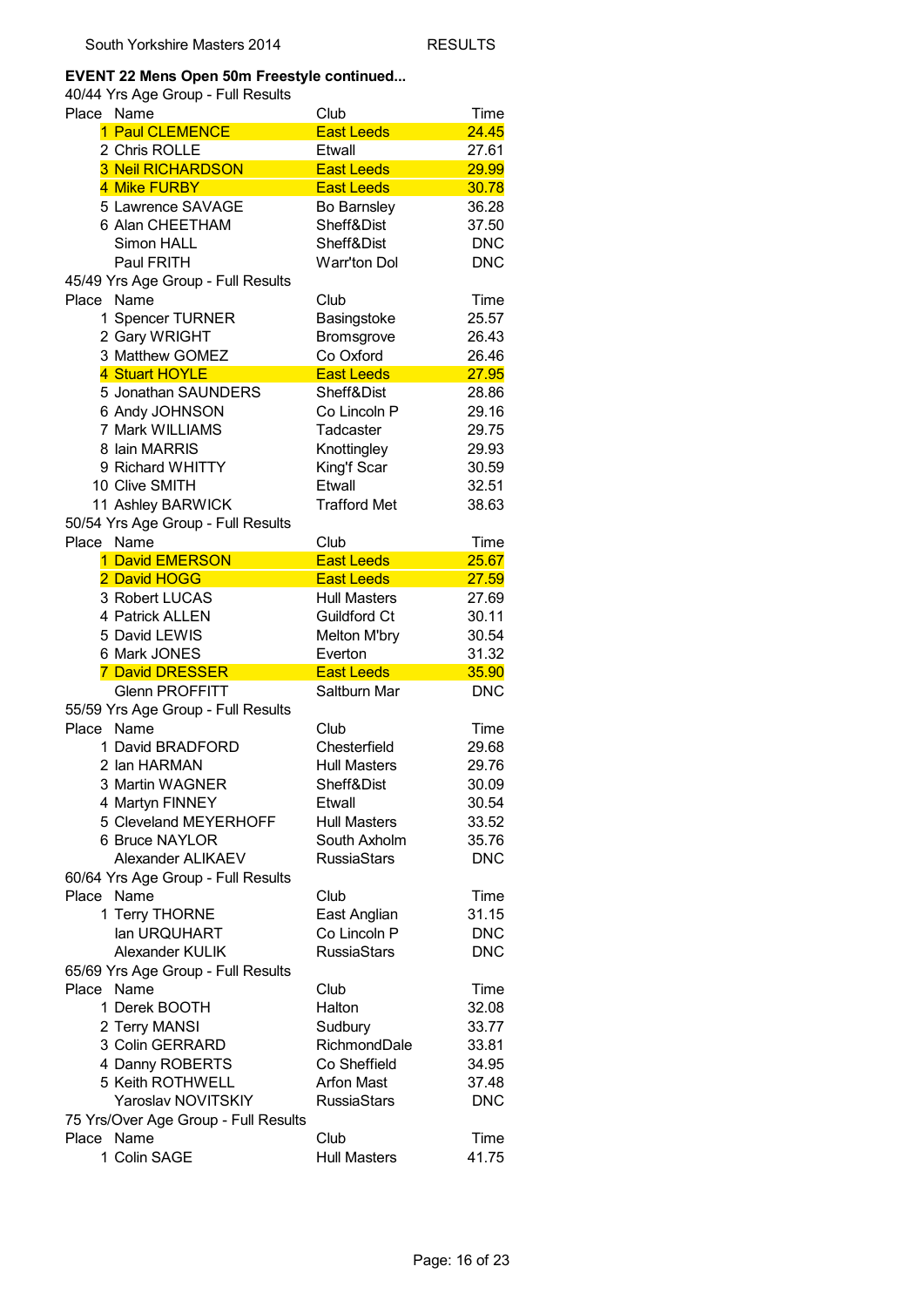## **EVENT 23 Womens Open 100m Breaststroke**

|                                             | EVENT 23 Womens Open 100m Breaststroke |                       |
|---------------------------------------------|----------------------------------------|-----------------------|
| 18/24 Yrs Age Group - Full Results          |                                        |                       |
| Place Name                                  | Club                                   | Time                  |
| 1 Rachael GORMAN                            | <b>Trafford Met</b>                    | 1:27.90               |
| 2 Claudine WIVELL                           | <b>Thirsk WH</b>                       | 1:28.27               |
| Amy ROBERTS                                 | Saltburn Mar                           | <b>DNC</b>            |
| 25/29 Yrs Age Group - Full Results          |                                        |                       |
| Place Name                                  | Club                                   | Time                  |
| 1 Emma CARROLL                              | Macclesf'ldM                           | 1:28.17               |
| 2 Fay HORTON                                | Knottingley                            | 1:29.09               |
| 3 Sarah CLARKE                              | Sudbury                                | 1:33.33               |
| 4 Anna BINNS                                | Birmingham M                           | 2:43.09               |
| 30/34 Yrs Age Group - Full Results          |                                        |                       |
| Place Name                                  | Club                                   | Time                  |
| Rachel WHITWELL                             | <b>Bo Kirklees</b>                     | <b>DNC</b>            |
| Emma OLIVER                                 | Basingstoke                            | <b>DNC</b>            |
|                                             |                                        |                       |
| 35/39 Yrs Age Group - Full Results          |                                        |                       |
| Place Name                                  | Club<br>Co Lincoln P                   | Time                  |
| 1 Kirstie SMITH                             |                                        | 1:28.98               |
| 2 Josephine METCALF                         | <b>Hull Masters</b>                    | 1:30.48               |
| 40/44 Yrs Age Group - Full Results          |                                        |                       |
| Place Name                                  | Club                                   | Time                  |
| 1 Helen GORMAN                              | Long Eaton                             | 1:12.47               |
| 2 Suzy HEGG                                 | Co Lincoln P                           | 1:24.50               |
| 45/49 Yrs Age Group - Full Results          |                                        |                       |
| Place Name                                  | Club                                   | Time                  |
| 1 Lynne DAWSON                              | Chapeltown                             | 1:38.41               |
| 2 Jane SEDMAN                               | King'f Scar                            | 1:50.62               |
| <b>Wendy FIGURES</b>                        | Rotherham Mo                           | <b>DNC</b>            |
| Sharon LOCK                                 | Melton M'bry                           | <b>DNC</b>            |
| 50/54 Yrs Age Group - Full Results          |                                        |                       |
| Place Name                                  | Club                                   | Time                  |
| 1 Jane MUGGLETON                            | Sheffield C                            | 1:47.11               |
|                                             |                                        |                       |
|                                             |                                        |                       |
| Sue ARROWSMITH                              | NottmLeander                           | <b>DNC</b>            |
| 55/59 Yrs Age Group - Full Results          |                                        |                       |
| Place<br>Name                               | Club                                   | Time                  |
| <b>Judith BARTON</b>                        | Poole                                  | <b>DNC</b>            |
| 60/64 Yrs Age Group - Full Results          |                                        |                       |
| Place Name                                  | Club                                   | Time                  |
| 1 Sally SHIELDS                             | <b>Bo Kirklees</b>                     | 1:30.99               |
| 65/69 Yrs Age Group - Full Results          |                                        |                       |
| Place Name                                  | Club                                   | Time                  |
| 1 Pat JACKSON                               | East Anglian                           | 1:50.95               |
|                                             |                                        |                       |
| <b>EVENT 24 Mens Open 100m Breaststroke</b> |                                        |                       |
| 18/24 Yrs Age Group - Full Results          |                                        |                       |
| Place<br>Name                               | Club                                   | Time                  |
|                                             | Chadderton                             | <b>DNC</b>            |
| <b>Blake WILSON</b>                         |                                        |                       |
| 25/29 Yrs Age Group - Full Results          |                                        |                       |
| Place Name                                  | Club                                   | Time                  |
| 1 Tom SPENCER                               | <b>East Leeds</b>                      | 1:13.10               |
| 2 Ian HANSFORD                              | Gainsborough                           | 1:31.73               |
| 30/34 Yrs Age Group - Full Results          |                                        |                       |
| Place Name                                  | Club                                   | Time                  |
| 1 Andrew GREEN                              | Co Lincoln P                           | 1:19.37               |
| 35/39 Yrs Age Group - Full Results          |                                        |                       |
| Place Name                                  | Club                                   | Time                  |
| 1 David DENNY<br><b>Ben HARKIN</b>          | Co Oxford<br>Chesterfield              | 1:12.74<br><b>DNC</b> |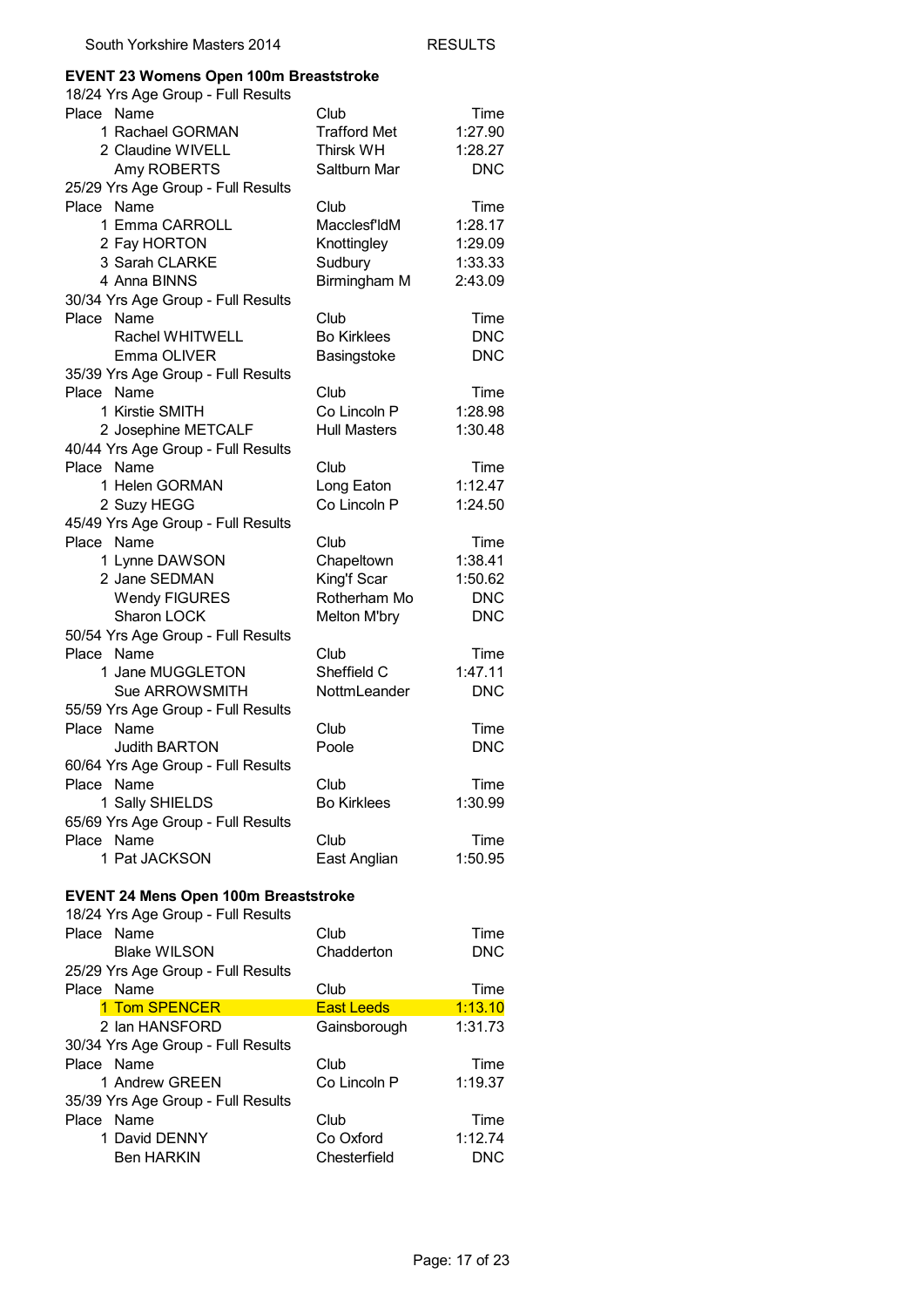#### **EVENT 24 Mens Open 100m Breaststroke continued...**

| 40/44 Yrs Age Group - Full Results   |                     |            |
|--------------------------------------|---------------------|------------|
| Place Name                           | Club                | Time       |
| 1 Greg CLARKE                        | South Axholm        | 1:20.51    |
| 45/49 Yrs Age Group - Full Results   |                     |            |
| Place Name                           | Club                | Time       |
| 1 Marcel SCHOLTEN                    | Modernians          | 1:12.57    |
| 2 Ashley BARWICK                     | Trafford Met        | 1:40.71    |
| Adam KORN                            | East Anglian        | <b>DNC</b> |
| 50/54 Yrs Age Group - Full Results   |                     |            |
| Place Name                           | Club                | Time       |
| 1 Gordon BELBIN                      | <b>Ulverston</b>    | 1:15.33    |
| 2 Stephen ALLEN                      | <b>Hull Masters</b> | 1:22.26    |
| 3 Mark JONES                         | Everton             | 1:29.48    |
| David CARTLEDGE                      | <b>Modernians</b>   | <b>DNC</b> |
| 60/64 Yrs Age Group - Full Results   |                     |            |
| Place Name                           | Club                | Time       |
| 1 Chris THORP                        | Co Derby            | 1:43.68    |
| 65/69 Yrs Age Group - Full Results   |                     |            |
| Place Name                           | Club                | Time       |
| 1 Keith ROTHWELL                     | Arfon Mast          | 1:40.34    |
| 75 Yrs/Over Age Group - Full Results |                     |            |
| Place Name                           | Club                | Time       |
| <b>Bill MOORE</b>                    | <b>East Leeds</b>   | 1:52.22    |

#### **EVENT 25 Womens Open 100m IM**

| 18/24 Yrs Age Group - Full Results |                     |            |
|------------------------------------|---------------------|------------|
| Place Name                         | Club                | Time       |
| 1 Claudine WIVELL                  | <b>Thirsk WH</b>    | 1:21.26    |
| Hannah PARKFR                      | Basingstoke         | <b>DNC</b> |
| 25/29 Yrs Age Group - Full Results |                     |            |
| Place Name                         | Club                | Time       |
| 1 Rebecca O'BRIEN                  | Windsor             | 1:12.96    |
| 2 Hannah SPRADBERY                 | <b>Hull Masters</b> | 1:19.58    |
| 3 Emily BARWICK                    | East Anglian        | 1:21.12    |
| 4 Fay HORTON                       | Knottingley         | 1:21.58    |
| 5 Michele JENKS                    | York City           | 1:24.42    |
| <b>6 Cat MCGUIRE</b>               | <b>East Leeds</b>   | 1:25.11    |
| 7 Sarah CLARKE                     | Sudbury             | 1:31.50    |
| 8 Samantha BRAIN                   | <b>Bo Barnsley</b>  | 1:37.32    |
| Vanessa GRAYSON                    | Chapeltown          | <b>DNC</b> |
| 30/34 Yrs Age Group - Full Results |                     |            |
| Place Name                         | Club                | Time       |
| 1 Rachel WHITWELL                  | <b>Bo Kirklees</b>  | 1:11.27    |
| 2 Fiona SADLER                     | Macclesf'ldM        | 1:21.40    |
| Suzanne WILLIAMS                   | <b>Hull Masters</b> | <b>DNC</b> |
| 35/39 Yrs Age Group - Full Results |                     |            |
| Name<br>Place                      | Club                | Time       |
| 1 Sharon BARRACLOUGH               | <b>East Leeds</b>   | 1:33.58    |
| Carly ATKINSON                     | King'f Scar         | <b>DNC</b> |
| Josephine METCALF                  | <b>Hull Masters</b> | <b>DNC</b> |
| 40/44 Yrs Age Group - Full Results |                     |            |
| Place Name                         | Club                | Time       |
| 1 Sue HARRIS                       | <b>Ilkley</b>       | 1:31.66    |
| 2 Nina CURRAN                      | <b>Hull Masters</b> | 1:38.47    |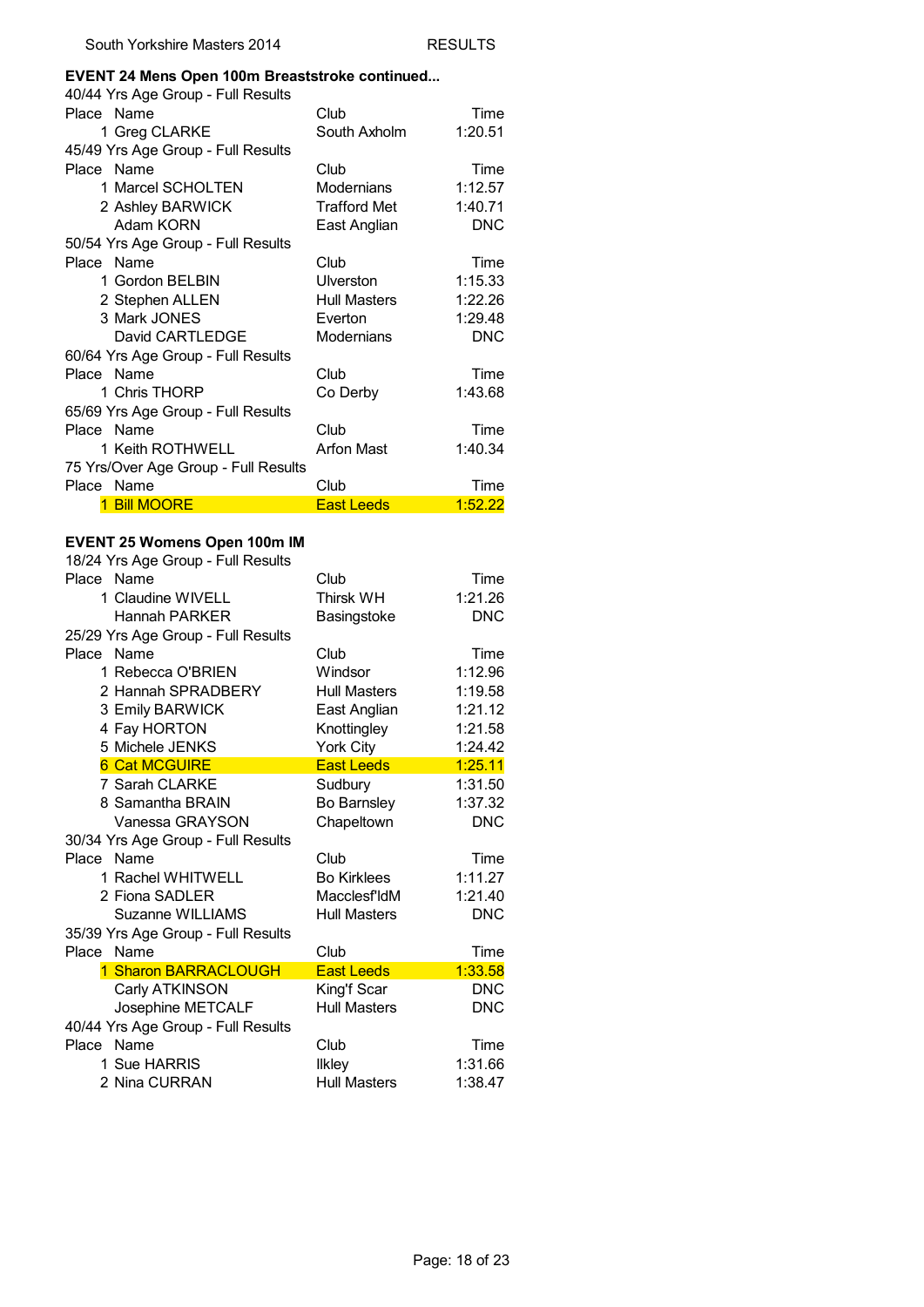#### **EVENT 25 Womens Open 100m IM continued...**

| בוויס ראט ו - טוטען סער פון פ <del>ר</del> וטי<br>Place Name | Club                        | Time               |
|--------------------------------------------------------------|-----------------------------|--------------------|
| 1 Dianne FOSTER                                              | <b>East Leeds</b>           | 1:27.12            |
| 2 Joanne BROOK                                               | <b>Bo Kirklees</b>          | 1:29.12            |
| 3 Pauline FOOT                                               | York Tri                    | 1:31.67            |
| <b>Wendy FIGURES</b>                                         | Rotherham Mo                | <b>DNC</b>         |
| Sharon LOCK                                                  | Melton M'bry                | <b>DNC</b>         |
|                                                              |                             |                    |
| 50/54 Yrs Age Group - Full Results<br>Place Name             | Club                        |                    |
| 1 Frances WEST                                               |                             | Time<br>1:20.49    |
|                                                              | Macclesf'ldM                |                    |
| 2 Carolyn IRVINE                                             | <b>Bo Kirklees</b>          | 1:25.86            |
| 3 Carol JAMES                                                | Sheffield C                 | 1:36.22            |
| 4 Dianne ROBERTS                                             | King'f Scar                 | 1:46.94            |
| Kath MINGHELLA                                               | King'f Scar                 | <b>DNC</b>         |
| 55/59 Yrs Age Group - Full Results                           |                             |                    |
| Place Name                                                   | Club                        | Time               |
| <b>Sharon MCLELLAN</b>                                       | Sudbury                     | <b>DNC</b>         |
| 65/69 Yrs Age Group - Full Results                           |                             |                    |
| Place Name                                                   | Club                        | Time               |
| 1 Lesley CLIFF                                               | NottmLeander                | 2:10.11            |
| EVENT 26 Mens Open 100m IM                                   |                             |                    |
| 18/24 Yrs Age Group - Full Results                           |                             |                    |
| Place Name                                                   | Club                        | Time               |
| 1 Joe KEELEY                                                 | <b>Hull Masters</b>         | 1:05.08            |
| 2 Matt SPANDLEY                                              | Macclesf'ldM                | 1:20.36            |
| <b>Blake WILSON</b>                                          | Chadderton                  | <b>DNC</b>         |
| 25/29 Yrs Age Group - Full Results                           |                             |                    |
| Place Name                                                   | Club                        | Time               |
| 1 Michael PUGH                                               | Sheff&Dist                  | 1:05.29            |
| 2 Matthew LEES                                               | Rochdale                    | 1:13.43            |
| 3 Ian HANSFORD                                               | Gainsborough                | 1:24.40            |
| 30/34 Yrs Age Group - Full Results                           |                             |                    |
| Place Name                                                   | Club                        | Time               |
| 1 Chris AUST                                                 | Co Oxford                   | 1:00.29            |
| 2 Oliver ESPINASSE                                           | Basingstoke                 | 1:02.94            |
| 3 Ed KIRKLAND                                                | Warwick Uni                 |                    |
| 4 Ollie NOVELL                                               | Sheff&Dist                  | 1:07.45<br>1:14.78 |
| 35/39 Yrs Age Group - Full Results                           |                             |                    |
| Place Name                                                   | Club                        | Time               |
| 1 Ian CAMERON                                                |                             |                    |
| 2 Graeme ATHERTON                                            | Basingstoke<br>Warr'ton Dol | 1:06.54            |
|                                                              |                             | 1:07.27            |
| 3 Stewart WORTHY                                             | <b>Bo Kirklees</b>          | 1:08.69            |
| 4 Paul ELLIS                                                 | <b>East Leeds</b>           | 1:08.99            |
| 5 Simon KERRIGAN                                             | Co Sheffield                | 1:09.05            |
| 6 Andrew OLD                                                 | Bebington                   | 1:20.03            |
| 40/44 Yrs Age Group - Full Results<br>Place Name             | Club                        | Time               |
|                                                              | <b>East Leeds</b>           | 1:05.58            |
| 1 Kyran PARKER                                               | South Axholm                | 1:14.92            |
| 2 Greg CLARKE<br>3 Mike FURBY                                |                             |                    |
|                                                              | <b>East Leeds</b>           | 1:23.21            |
| 4 Alan CHEETHAM                                              | Sheff&Dist                  | 1:33.19            |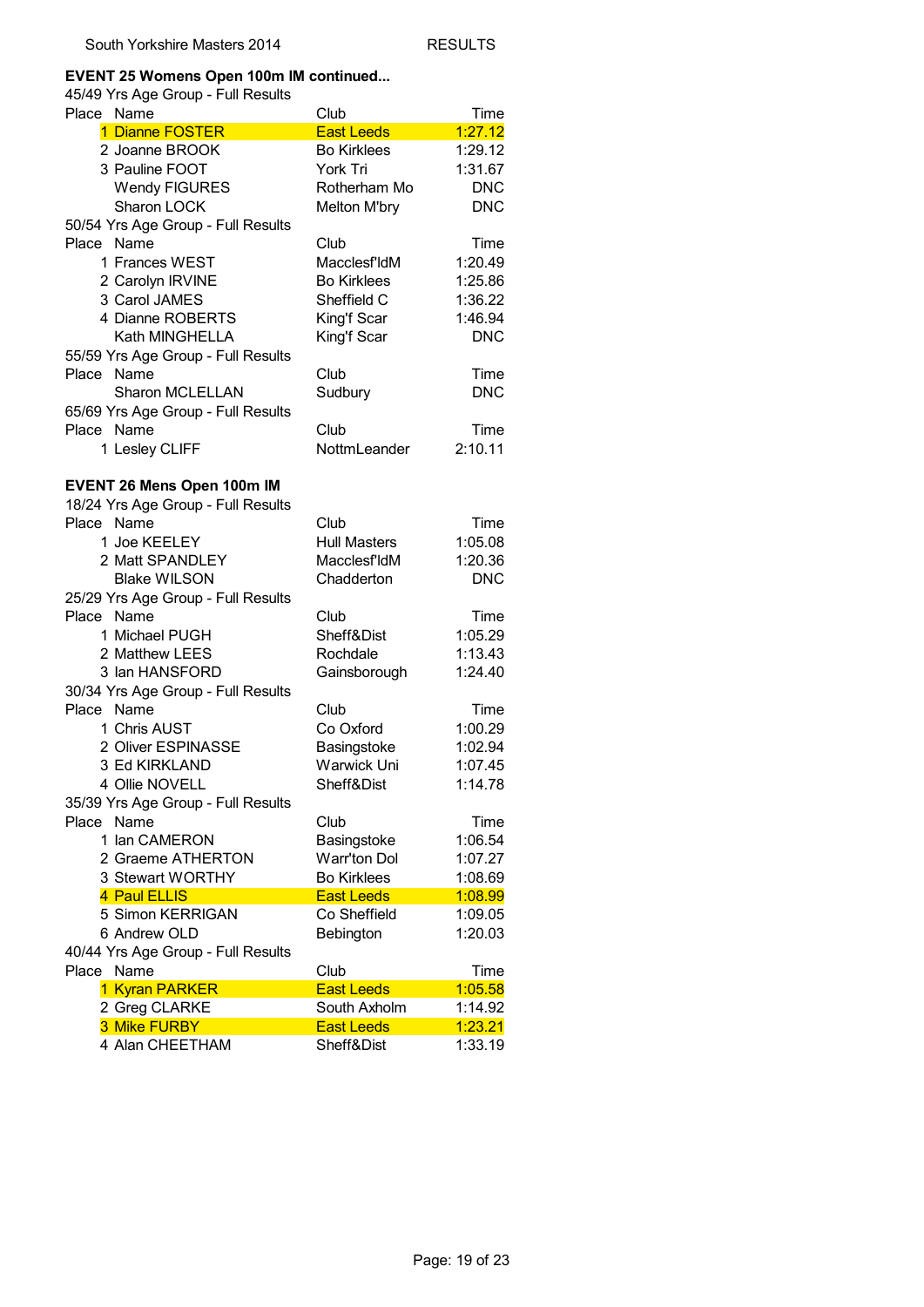#### **EVENT 26 Mens Open 100m IM continued...**

| 45/49 Yrs Age Group - Full Results   |                     |            |
|--------------------------------------|---------------------|------------|
| Name<br>Place                        | Club                | Time       |
| 1 Spencer TURNER                     | Basingstoke         | 1:06.57    |
| 2 Stuart HOYLE                       | <b>East Leeds</b>   | $1:08.84*$ |
| 3 Gary WRIGHT                        | Bromsgrove          | 1:11.07    |
| 4 Iain MARRIS                        | Knottingley         | 1:16.16    |
| <b>5 Guy WILLARD</b>                 | <b>East Leeds</b>   | 1:23.76    |
| 6 Richard WHITTY                     | King'f Scar         | 1:25.09    |
| Adam KORN                            | East Anglian        | <b>DNC</b> |
| 50/54 Yrs Age Group - Full Results   |                     |            |
| Place<br>Name                        | Club                | Time       |
| 1 Russ MASON                         | Warr'ton Dol        | 1:06.38    |
| 2 Stephen BOTTOMLEY                  | <b>Bo Kirklees</b>  | 1:13.35    |
| 3 Robert LUCAS                       | <b>Hull Masters</b> | 1:13.52    |
| 4 Mark JONES                         | Everton             | 1:21.22    |
| David CARTLEDGE                      | Modernians          | <b>DNC</b> |
| 55/59 Yrs Age Group - Full Results   |                     |            |
| Place Name                           | Club                | Time       |
| 1 Steve GREENFIELD                   | Basingstoke         | 1:08.79    |
| 2 David BRADFORD                     | Chesterfield        | 1:20.72    |
| Sergey LAPSHENKOV                    | <b>RussiaStars</b>  | <b>DNC</b> |
| 65/69 Yrs Age Group - Full Results   |                     |            |
| Name<br>Place                        | Club                | Time       |
| 1 Stuart MCLELLAN                    | Sudbury             | 1:26.09    |
| 2 Derek BOOTH                        | Halton              | 1:26.61    |
| 3 Godfrey GREEN                      | Co Lincoln P        | 1:33.48    |
| 4 Keith ROTHWELL                     | <b>Arfon Mast</b>   | 1:37.30    |
| 5 Danny ROBERTS                      | Co Sheffield        | 1:38.92    |
| 70/74 Yrs Age Group - Full Results   |                     |            |
| Name<br>Place                        | Club                | Time       |
| 1 Carl BUTLER                        | RichmondDale        | 1:40.16    |
| 75 Yrs/Over Age Group - Full Results |                     |            |
| Name<br>Place                        | Club                | Time       |
| 1 Colin SAGE                         | <b>Hull Masters</b> | 1:50.09    |

#### **EVENT 27 Womens Open 100m Freestyle**

| Place Name                         | Club                | Time       |
|------------------------------------|---------------------|------------|
| <b>1 Kristy DAVIS</b>              | <b>East Leeds</b>   | 1:05.31    |
| 2 Katie PURCELL                    | <b>East Leeds</b>   | 1:09.77    |
| 3 Ruth BROWN                       | Rotherham Mo        | 1:11.58    |
| Amy ROBERTS                        | Saltburn Mar        | <b>DNC</b> |
| 25/29 Yrs Age Group - Full Results |                     |            |
| Place Name                         | Club                | Time       |
| 1 Emma ROSS                        | <b>East Leeds</b>   | $1:00.28*$ |
| 2 Rebecca O'BRIEN                  | Windsor             | 1:01.12    |
| 3 Katie WALKER-STABELER            | Birmingham M        | 1:02.79    |
| 4 Leanne ATKINS                    | Co Derby            | 1:03.83    |
| 5 Lucy RODWELL                     | Sheffield C         | 1:05.65    |
| 6 Anna BINNS                       | Birmingham M        | 1:48.48    |
| Caroline CHARPENTIER               | <b>Camden Swiss</b> | <b>DNC</b> |
| 30/34 Yrs Age Group - Full Results |                     |            |
| Place Name                         | Club                | Time       |
| 1 Catherine MARKWELL               | <b>UEA Norwich</b>  | 1:03.08    |
| 2 Vicky HEWICK                     | Hull Masters        | 1:27.77    |
| Joanne GRIFFITHS                   | Leicester Ma        | <b>DNC</b> |
| Emma OLIVER                        | Basingstoke         | <b>DNC</b> |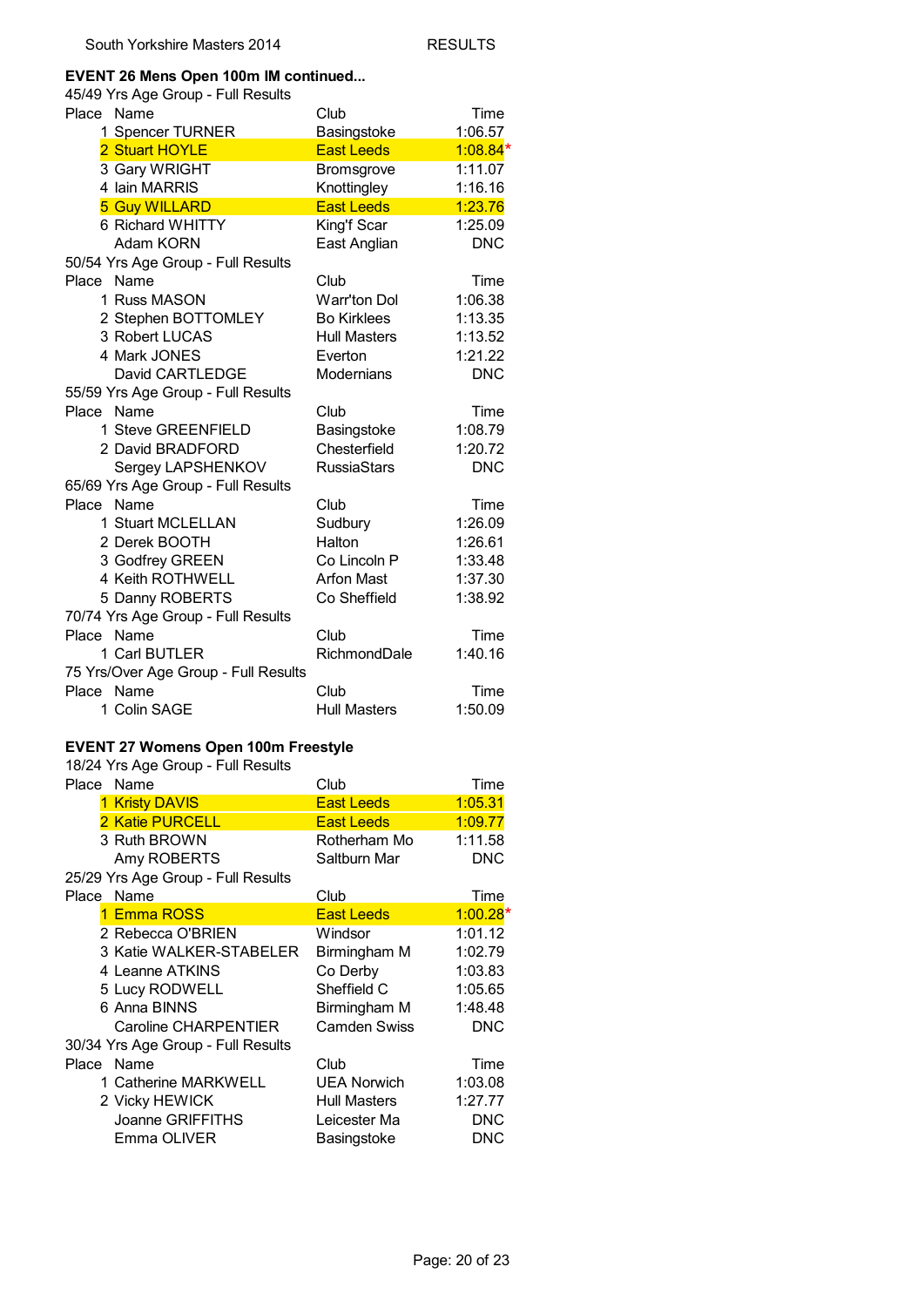#### **EVENT 27 Womens Open 100m Freestyle continued...**

| 35/39 Yrs Age Group - Full Results |                     |            |
|------------------------------------|---------------------|------------|
| Name<br>Place                      | Club                | Time       |
| 1 Emma WILLS                       | York City           | 1:01.80    |
| 2 Kirstie SMITH                    | Co Lincoln P        | 1:14.52    |
| Ann-Marie BLOWMAN                  | <b>Hull Masters</b> | <b>DNC</b> |
| <b>Fleur PARKER</b>                | Basingstoke         | <b>DNC</b> |
| 40/44 Yrs Age Group - Full Results |                     |            |
| Place<br>Name                      | Club                | Time       |
| 1 Nina WILLIAMS                    | <b>East Leeds</b>   | 1:00.26    |
| 2 Helen GORMAN                     | Long Eaton          | 1:02.37    |
| 3 Philippa RICKARD                 | <b>East Leeds</b>   | 1:04.65    |
| 4 Jeanne PETIT                     | Chesham             | 1:07.31    |
| 5 Suzy HEGG                        | Co Lincoln P        | 1:07.83    |
| 6 Victoria WILFORD                 | <b>Bo Kirklees</b>  | 1:10.73    |
| 7 Suzanne PATTERSON                | <b>Bo Kirklees</b>  | 1:23.60    |
| Sarah ADAMS                        | Basingstoke         | <b>DNC</b> |
| <b>Tracy MACINNES</b>              | Knottingley         | <b>DNC</b> |
| 45/49 Yrs Age Group - Full Results |                     |            |
| Place<br>Name                      | Club                | Time       |
| 1 Nicky OWEN                       | Co Derby            | 1:08.72    |
| 2 Allie PRICE                      | <b>Cardiff Mast</b> |            |
|                                    |                     | 1:09.39    |
| 3 Lynne DAWSON                     | Chapeltown          | 1:16.59    |
| 4 Paddy HARRIS                     | <b>East Leeds</b>   | 1:25.78    |
| 5 Jane SEDMAN                      | King'f Scar         | 1:54.58    |
| <b>Tracy MEYERHOFF</b>             | <b>Hull Masters</b> | <b>DNC</b> |
| <b>Ashley KINGSNORTH</b>           | <b>East Leeds</b>   | <b>DNF</b> |
| 50/54 Yrs Age Group - Full Results |                     |            |
| Name<br>Place                      | Club                | Time       |
| 1 Kath MINGHELLA                   | King'f Scar         | 1:20.49    |
| 2 Jayne DRESSER                    | <b>East Leeds</b>   | 1:28.60    |
| 3 Jeannette RICHARDS               | King'f Scar         | 1:46.24    |
| Dianne ROBERTS                     | King'f Scar         | <b>DNC</b> |
| Sue ARROWSMITH                     | NottmLeander        | <b>DNC</b> |
| 55/59 Yrs Age Group - Full Results |                     |            |
| Name<br>Place                      | Club                | Time       |
| 1 Sharon MCLELLAN                  | Sudbury             | 1:23.37    |
| 2 Jane HAMP                        | King'f Scar         | 1:41.55    |
| 3 Suzanne CLARKSON                 | <b>Hull Masters</b> | 1:57.15    |
| <b>Christine GILLARD</b>           | Calv Bing           | <b>DNC</b> |
| 60/64 Yrs Age Group - Full Results |                     |            |
| Name<br>Place                      | Club                | Time       |
| 1 Sally SHIELDS                    | <b>Bo Kirklees</b>  | 1:16.88    |
| 65/69 Yrs Age Group - Full Results |                     |            |
| Name<br>Place                      | Club                | Time       |
| 1 Lesley CLIFF                     | NottmLeander        | 1:40.98    |
| Jean HIATT                         | Spondon Mast        | <b>DNC</b> |

#### **EVENT 28 Mens Open 100m Freestyle**

| Place Name          | Club                | Time       |
|---------------------|---------------------|------------|
| 1 George MORREAL    | Stalybridge         | 55.85      |
| 2 James WARREN      | <b>East Leeds</b>   | 56.44      |
| 3 Jonathan PENNELL  | South Axholm        | 57.47      |
| 4 Joe KEELEY        | <b>Hull Masters</b> | 58.71      |
| 5 Daniel LEGGOTT    | South Axholm        | 1:00.82    |
| <b>Blake WILSON</b> | Chadderton          | <b>DNC</b> |
|                     |                     |            |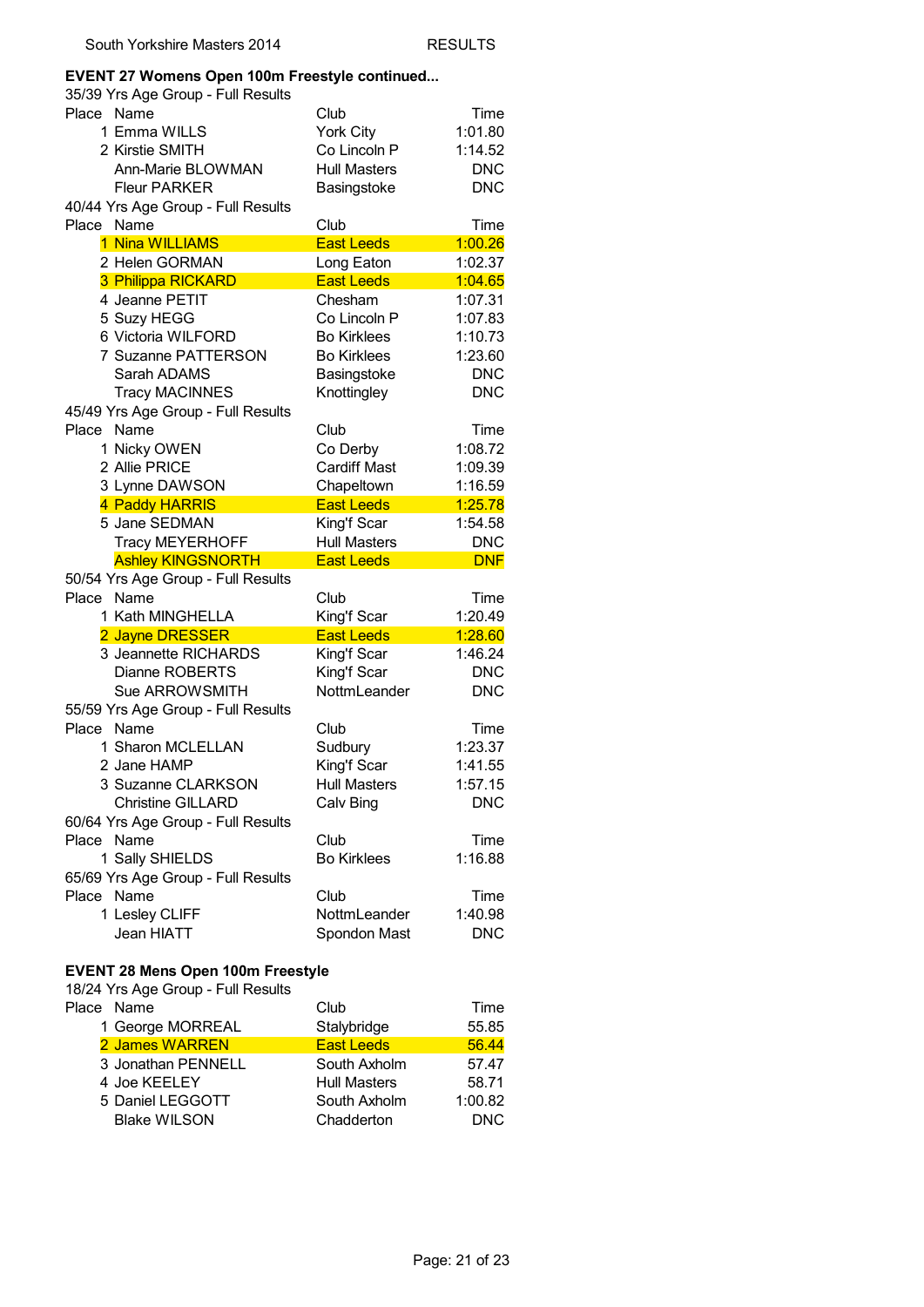#### **EVENT 28 Mens Open 100m Freestyle continued...**

|       | 25/29 Yrs Age Group - Full Results          |                            |                    |
|-------|---------------------------------------------|----------------------------|--------------------|
| Place | Name                                        | Club                       | Time               |
|       | 1 Neal TAYLOR                               | Oddicombe                  | 53.37              |
|       | 2 Josh SPENCER                              | <b>East Leeds</b>          | 54.58              |
|       | <b>3 Tom SPENCER</b>                        | <b>East Leeds</b>          | 1:00.10            |
|       | 4 Matthew LEES                              | Rochdale                   | 1:01.63            |
|       | 5 Luke JOHNSON                              | Co Lincoln P               | 1:03.90            |
|       | 6 Ian HANSFORD                              | Gainsborough               | 1:08.24            |
|       | 7 Richard HINSLEY                           | Lichfield                  | 1:08.86            |
|       | 30/34 Yrs Age Group - Full Results          |                            |                    |
| Place | Name                                        | Club                       | Time               |
|       | 1 Chris AUST                                | Co Oxford                  | 54.50              |
|       | 2 Peter SMITH                               | <b>East Leeds</b>          | 56.03              |
|       | 3 Gregan CLARKSON                           | <b>Hull Masters</b>        | 1:01.19            |
|       | 4 Gareth MADDISON                           | Co Lincoln P               | 1:01.54            |
|       | <b>Tim BUCKLEY</b>                          | York Tri                   | <b>DNC</b>         |
|       | Mike RUSHTON                                | Stalybridge                | <b>DNC</b>         |
|       | <b>Stephen BARTON</b>                       | Prescot                    | <b>DNC</b>         |
|       | 35/39 Yrs Age Group - Full Results          |                            |                    |
| Place | Name                                        | Club                       | Time               |
|       | 1 David DENNY                               | Co Oxford                  | 55.70              |
|       | 2 Matt LEACH                                | Long Eaton                 | 57.45              |
|       | 3 John MAJOR                                | <b>Hull Masters</b>        | 58.84              |
|       | 4 Stewart WORTHY                            | <b>Bo Kirklees</b>         | 59.64              |
|       | 5 Michael CARSE                             | <b>Barnet Copt</b>         | 1:07.32            |
|       | 6 Andrew OLD                                | Bebington                  | 1:08.89            |
|       | <b>Alistair RAINSBURY</b>                   | Stockport Mo               | <b>DNC</b>         |
|       | 40/44 Yrs Age Group - Full Results          |                            |                    |
| Place |                                             |                            |                    |
|       |                                             |                            |                    |
|       | Name                                        | Club                       | Time               |
|       | 1 Neil RICHARDSON                           | <b>East Leeds</b>          | 1:05.70            |
|       | 2 Mike FURBY                                | <b>East Leeds</b>          | 1:07.23            |
|       | <b>3 Paul CLEMENCE</b><br>4 Lawrence SAVAGE | <b>East Leeds</b>          | 1:18.27<br>1:27.65 |
|       | lan ANDERSON                                | Bo Barnsley<br>York Tri    | <b>DNC</b>         |
|       | Alan CHEETHAM                               | Sheff&Dist                 | <b>DNC</b>         |
|       |                                             |                            |                    |
| Place | 45/49 Yrs Age Group - Full Results<br>Name  | Club                       |                    |
|       |                                             |                            | Time               |
|       | 1 Marcel SCHOLTEN                           | Modernians                 | 57.37<br>58.76     |
|       | 2 Gary WRIGHT<br>3 Matthew GOMEZ            | Bromsgrove<br>Co Oxford    | 1:00.40            |
|       | 4 Stuart HOYLE                              | <b>East Leeds</b>          | 1:01.45            |
|       |                                             | Co Lincoln P               |                    |
|       | 5 Andy JOHNSON<br>6 Iain MARRIS             |                            | 1:03.54<br>1:08.33 |
|       | 7 Mark WILLIAMS                             | Knottingley<br>Tadcaster   | 1:09.06            |
|       | 8 Richard WHITTY                            |                            | 1:11.14            |
|       |                                             | King'f Scar<br>Basingstoke | <b>DNC</b>         |
|       | <b>Spencer TURNER</b>                       |                            |                    |
| Place | 50/54 Yrs Age Group - Full Results<br>Name  | Club                       | <b>Time</b>        |
|       | 1 David HOGG                                | <b>East Leeds</b>          | $1:02.18*$         |
|       | 2 Gordon BELBIN                             | Ulverston                  | 1:02.46            |
|       | 3 Stephen ALLEN                             | <b>Hull Masters</b>        | 1:05.81            |
|       | 4 Patrick ALLEN                             | Guildford Ct               | 1:07.38            |
|       | 5 David LEWIS                               | Melton M'bry               | 1:07.41            |
|       | 6 Mark JONES                                | Everton                    | 1:07.82            |
|       | 7 Brian ARMSTRONG                           | Gloucester M               | 1:09.36            |
|       | <b>Glenn PROFFITT</b>                       | Saltburn Mar               | <b>DNC</b>         |